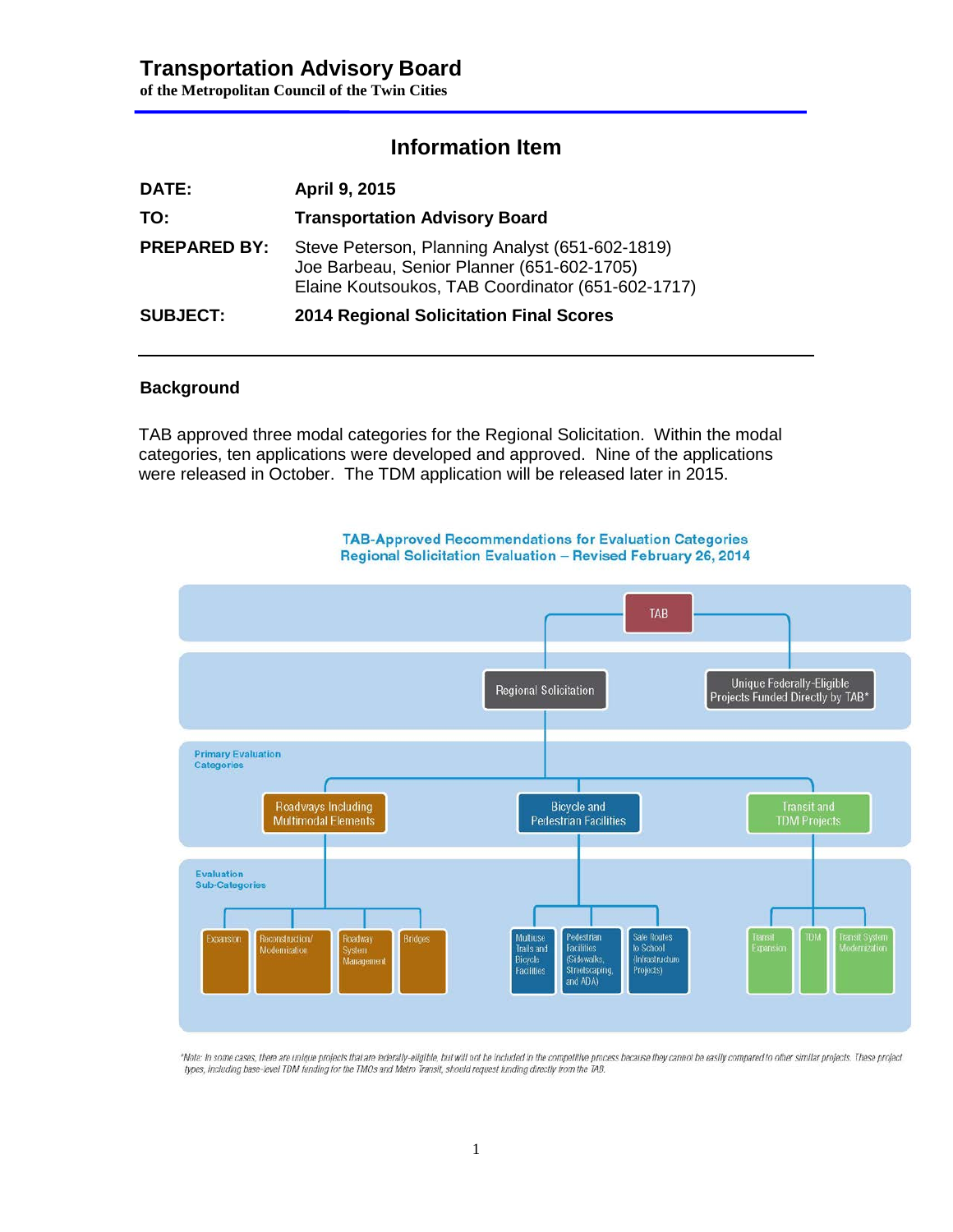## **2018-2019 TAB-Approved Modal Funding Levels**

The following table shows the funding ranges approved by TAB in September 2014 and adjusted for the inflation factors (approved at the March 2015 TAB meeting).

|                            | Roadways Including<br><b>Multimodal Elements</b> | <b>Transit and TDM</b><br>Projects | Bicycle and<br><b>Pedestrian Facilities</b> | Total      |
|----------------------------|--------------------------------------------------|------------------------------------|---------------------------------------------|------------|
| Modal<br>Funding<br>Levels | Range of 48%-68%<br>of Funds                     | Range of 22%-32%<br>of Funds       | Range of 10%-20%<br>of Funds                | 100%       |
|                            | Range of<br>\$68.91-\$97.63 M                    | Range of<br>\$31.58-\$45.94 M      | Range of<br>\$14.36-\$28.72 M               | \$143.57 M |
|                            | (Midpoint: \$83.27 M)                            | (Midpoint: \$38.76 M)              | (Midpoint: \$21.54 M)                       |            |

|  |  | Table 1. 2018-2019 TAB-Approved Modal Funding Levels * |  |  |  |
|--|--|--------------------------------------------------------|--|--|--|
|--|--|--------------------------------------------------------|--|--|--|

*\* 2017 STP (\$18.27 M) and CMAQ (\$7.56 M) funds are not included in the 2018-2019 Modal Funding levels. The TAB selected projects for 2017 Transit/CMAQ and TAP funding previously and determined the 2017 STP and System Management/CMAQ funds not be included in the 2018/2019 Modal Funding levels.*

## **Regional Solicitation Application Scores**

Table 2 summarizes the total number of applications and total funding requested.

### **Table 2. Applications by Sub-Category**

|                                      |               | Funding       |               |               |
|--------------------------------------|---------------|---------------|---------------|---------------|
| <b>Application Type</b>              | Applications* | Federal       | Match         | Total         |
| Roadway Expansion                    | 23            | \$136,295,590 | \$97,190,448  | \$233,886,038 |
| Roadway Reconstruction/Modernization | 21            | \$109,636,431 | \$42,663,859  | \$152,300,290 |
| Roadway System Management            | 10            | \$10,033,719  | \$2,509,680   | \$12,543,399  |
| <b>Bridges</b>                       | 6             | \$24,658,153  | \$74,814,538  | \$99,472,691  |
| <b>Transit Expansion</b>             | 12            | \$60,618,586  | \$16,993,175  | \$77,611,761  |
| <b>Transit Modernization</b>         |               | \$5,288,000   | \$1,322,000   | \$6,610,000   |
| Multiuse Trails & Bicycle Facilities | 31            | \$54,741,365  | \$19,351,351  | \$74,092,716  |
| <b>Pedestrian Facilities</b>         | 9             | \$7,456,226   | \$7,368,702   | \$14,824,928  |
| Safe Routes to School                | 3             | \$1,131,484   | \$282,871     | \$1,414,355   |
| TOTAL                                | 116           | \$409,859,554 | \$262,496,624 | \$672,756,178 |

*\* Does not include five disqualified applications.*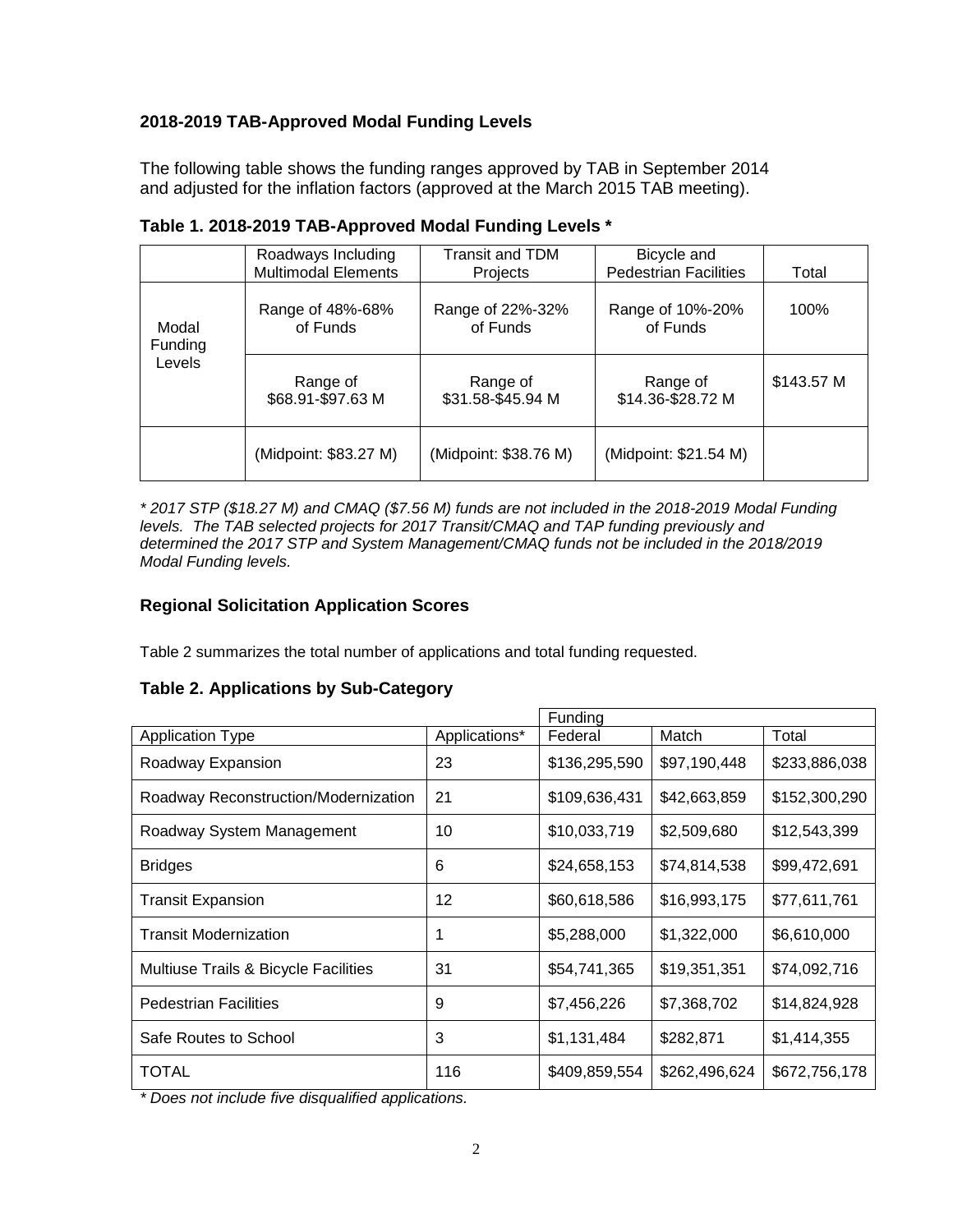The Scoring Committees completed scoring applications on February 9. The preliminary scores were distributed to applicants, TAC Funding & Programming (F&P) Committee, TAC, and TAB members. Nine scoring appeals were received by the February 27 deadline. TAC Funding & Programming Committee heard and acted on the appeals at their March 19 meeting. The final scores were forwarded to TAC for review and submittal to TAB.

Attached are nine Scoring tables by application type. The tables show the applications received, the funding amounts requested, total score, the scoring by measure, and measure key.

Table 3 shows the project selection process schedule.

| <b>Table 3. Schedule</b> |  |  |  |  |
|--------------------------|--|--|--|--|
|--------------------------|--|--|--|--|

| <b>ACTIVITY</b>                     | TAC F&P                      | <b>TAC</b>                | <b>TAB</b>             |
|-------------------------------------|------------------------------|---------------------------|------------------------|
| <b>Application Scores Finalized</b> | March 19                     | Info - April 1            | Info - April 15        |
| <b>Discuss Funding Alternatives</b> | Info - March 19              | Info - April 1            | Info - April 15        |
| <b>Review Funding Scenarios</b>     | Recommendation -<br>April 16 | Recommendation -<br>May 6 | Discussion -<br>May 20 |
| Projects Selected for Funding       | $---$                        |                           | Approval -             |
|                                     |                              |                           | June 17                |

Staff will present additional information and walk through the scoring tables at the TAB meeting. Copies of the tables will be available at the meeting.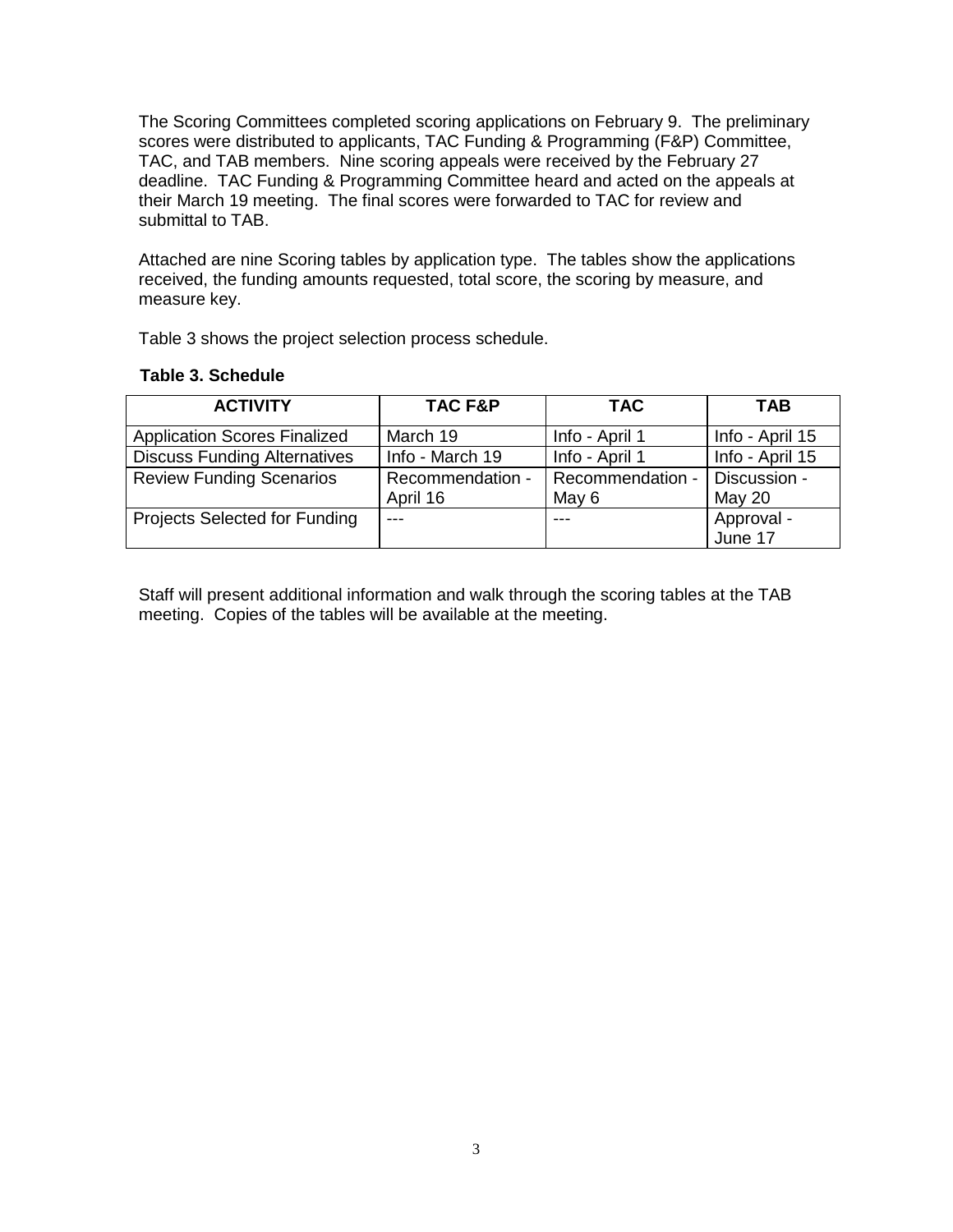\*BOLD numbers in measure 3B: The project is located in an area with no allocation of affordable housing need. As written in the scoring instructions, the score for this measure was based on the how well it scored in the re points for this measure. The total points awarded through the rest of application were divided by 930, then multiplied by 1,000 to make it consistent with the other applications.

|              | 2014 Regional Solicitation Application Scoring |                                                                                       |                |      |                |                             |                                                                                                            |                               |                                                                          |            |                |                            | Prioritizing Criteria |                 |    |                                     |                |                 |                   |                         |                      |          |            |             |                |
|--------------|------------------------------------------------|---------------------------------------------------------------------------------------|----------------|------|----------------|-----------------------------|------------------------------------------------------------------------------------------------------------|-------------------------------|--------------------------------------------------------------------------|------------|----------------|----------------------------|-----------------------|-----------------|----|-------------------------------------|----------------|-----------------|-------------------|-------------------------|----------------------|----------|------------|-------------|----------------|
|              |                                                |                                                                                       |                |      |                |                             |                                                                                                            |                               |                                                                          |            |                | 1. Role in Trans. System & |                       | 2. Usage        |    | 3. Equity and                       | 4. Age         |                 | 5. Congestion/Air |                         | Safety 7. Multimodal |          | 8. Risk A. | Total       |                |
|              | <b>ROADWAY EXPANSION</b>                       |                                                                                       |                |      |                |                             |                                                                                                            |                               |                                                                          |            | 1A             | Econ.<br>1B                |                       | 2A 2B           |    | Housing                             | $\overline{4}$ |                 | <b>Quality</b>    |                         |                      | 7C       |            |             | Measures       |
|              |                                                |                                                                                       |                |      |                |                             |                                                                                                            | <b>Funding Information</b>    |                                                                          |            | $0 - 90$       | $0 - 65$                   | 1C<br>$0 - 20$        | $0-110$ $0-65$  |    | 3A<br>$3B*$<br>$0 - 70$<br>$0 - 30$ | $0 - 75$       | 5A<br>$0 - 100$ | 5B<br>$0 - 50$    | -6<br>$0 - 150$         | 7A/7B<br>$0 - 50$    | $0 - 50$ | $0 - 75$   | $0 - 1,000$ | 1A R<br>1B C   |
|              |                                                |                                                                                       |                |      | ıtlat          |                             | Fed. (Inflation                                                                                            |                               |                                                                          |            |                |                            |                       |                 |    |                                     |                |                 |                   |                         |                      |          |            |             |                |
| ID           | <b>Applicant</b>                               | <b>Project Name</b>                                                                   | Funct Class    | Year | nn             | Federal                     | Adj)                                                                                                       | Fed Cum                       | Match                                                                    | Total      |                |                            |                       |                 |    |                                     |                |                 |                   |                         |                      |          |            |             |                |
|              | 2003 Scott County                              | TH 169 and TH 41 Interchange                                                          | <b>FPA</b>     | 2019 |                | $1.08$ \$<br>7,000,000 \$   |                                                                                                            |                               | 7,560,000 \$ 7,560,000 \$ 14,020,000 \$                                  | 21,020,000 | 65             | 65                         | 12                    | 105             | 63 | 16<br>48                            | 75             | 84              | 23                | 44                      | 10                   | 20       | 61         | 690         | 1 <sup>C</sup> |
|              | 2251 Eagan                                     | Reconstruction of CSAH 31 from I-35E to<br>Northwood/Central Parkway in Eagan         | xpander        |      |                |                             | $\begin{bmatrix} 2017 & 1.04 & 5 \\ 3.600 & 000 & 5 \\ 0 & 3.744 & 000 & 5 \end{bmatrix}$ (11,304,000   \$ |                               | 900,000                                                                  | 4,500,000  | 17             | 16                         | 20                    | 95              | 58 | 59<br>11                            | 56             | 61              | $\mathbf{0}$      | 150                     | 35                   | 20       | 52         | 649         | 2A             |
|              | 2179 Washington County                         | Trunk Highway 36/Hadley Avenue (CSAH 35)                                              |                |      |                |                             |                                                                                                            |                               |                                                                          |            | 26             | 8                          | 12                    | 100             | 23 | 53<br>16                            | 75             | 97              | 38                | 39                      | 30 <sup>°</sup>      | 40       | 57         | 612         | 2B             |
|              |                                                | Interchange Project                                                                   | <b>FPA</b>     |      |                | $2019$ 1.08 \$ 7,000,000 \$ |                                                                                                            |                               | 7,560,000 \$ 18,864,000 \$ 4,100,000 \$                                  | 11,500,000 |                |                            |                       |                 |    |                                     |                |                 |                   |                         |                      |          |            |             |                |
|              | 2240 Dakota County                             | CSAH 42/TH 52 Interchange                                                             | <b>FPA</b>     | 2017 |                |                             |                                                                                                            |                               | $1.04$ \$ 7,000,000 \$ 7,280,000 \$ 26,144,000 \$ 3,000,000 \$           | 10,000,000 | 90             | -9                         | 12                    | 50              | 53 | - 5<br>44                           | 41             | 88              | $\Omega$          | 129                     | $5\overline{5}$      | 10       | 61         | 595         | 3A             |
|              | 2089 Washington County                         | Washington County CSAH 13 Expansion &<br>Multi-Modal Improvements                     | Expander       | 2019 |                | $1.08$ \$ 2,636,800 \$      |                                                                                                            | 2,847,744 \$28,991,744 \$     | 659,200                                                                  | 3,296,000  | 33             | $\overline{\mathbf{3}}$    | 12                    | 110             | 38 | 55<br>18                            | 47             | 73              | 11                | 31                      | 45                   | 40       | 66         | 580         | 3B             |
|              | 2043 Hennepin County                           | CSAH 81 (Bottineau Boulevard) Expansion                                               | xpander        | 2019 |                | 7,000,000 \$<br>$1.08$ \$   |                                                                                                            |                               | 7,560,000 \$ 38,671,744 \$ 9,800,000 \$                                  | 16,800,000 | 13             | 42                         | 20                    | 90              | 33 | 19<br>44                            | 75             | 77              | 9                 | 18                      | 50                   | 30       | 39         | 559         | $\overline{4}$ |
|              | 2265 Dakota County                             | Roundabout- proposed traffic control<br>revision at the intersection of TH 3 and CSAH | xpander        | 2018 |                | $1.06 \div 2,000,000 \div$  |                                                                                                            | 2,120,000 \$ 31,111,744 \$    | 500,000 \$                                                               | 2,500,000  | 40             | $\overline{\mathbf{3}}$    | 20                    | 40              | 30 | 52<br>11                            | 75             | 99              | 44                | 54                      | 10                   | 15       | 61         | 554         | 5A             |
|              | 2286 Bloomington                               | East Bush Lake Road I-494 Westbound<br><b>Entrance Ramp</b>                           | Reliever       | 2017 | $1.04 \,$ \$   | 7,000,000                   |                                                                                                            | 7,280,000   \$45,951,744   \$ | 8,280,100 \$                                                             | 15,280,100 | 60             | 11                         | 20                    | 70              | 25 | 56<br>9                             | 75             | 96              | 29                | $\overline{\mathbf{3}}$ | 20                   | 10       | 63         | 547         | 5B             |
|              | 2294 Anoka County                              | CSAH 78 Expansion from 139th Ln to CSAH 18                                            | Expander       |      |                | $2019$ 1.08 \$ 7,000,000 \$ |                                                                                                            |                               | 7,560,000 \$ 53,511,744 \$ 4,604,000 \$                                  | 11,604,000 | 51             | 42                         | 12                    | 80              | 43 | 11<br>34                            | 33             | 89              | 16                | 47                      | 10                   | 15       | 61         | 543         | 6              |
|              | 1984 Carver County                             | Trunk Highway 41 Expansion                                                            | xpander        | 2018 |                |                             |                                                                                                            |                               | $\frac{1.06}{5}$ \$ 7,000,000 \$ 7,420,000 \$ 60,931,744 \$ 2,639,000 \$ | 9,639,000  | 47             | $\mathbf{q}$               | 20                    | 85              | 18 | 16<br>46                            | 56             | 97              | 32                | 48                      | 20                   | 15       | 32         | 540         | <b>7A</b>      |
| 2237         | Dakota County                                  | CSAH 28 Connector                                                                     | xpander        | 2017 |                | 5,611,760<br>$1.04$ \$      |                                                                                                            |                               | 5,836,230   \$ 66,767,974   \$ 1,402,940   \$                            | 7,014,700  | 13             | 21                         | 20                    | 20              | 15 | 9<br>52                             | 75             | 95              | 27                | 72                      | 15                   | 20       | 56         | 510         | <b>7B</b>      |
| 2001         | <b>Scott County</b>                            | <b>CSAH 27 Reconstruction</b>                                                         | xpander        | 2019 | 1.08           | 7,000,000                   | 7,560,000                                                                                                  | \$74,327,974                  | 2,909,400                                                                | 9,909,400  | 90             | 13                         | 12                    | 30 <sup>°</sup> | 28 | 12<br>35                            | 75             | 71              | $7^{\circ}$       | 34                      | 20                   | 20       | 62         | 509         | 7C             |
| 2223         | Richfield                                      | 77th Street TH 77 Underpass                                                           | Reliever       | 2017 | $1.04 \,$ \$   | 7,000,000                   | 7,280,000                                                                                                  | $$3,607,974$ \$               | 8,000,000                                                                | 15,000,000 | 90             | 14                         | 20                    | 10 <sup>1</sup> | 35 | 23<br>54                            | $\overline{0}$ | 100             | $\overline{0}$    | 16                      | 40                   | 35       | 71         | 507         | 8 R            |
| 2002         | <b>Scott County</b>                            | <b>CSAH 16 Reconstruction</b>                                                         | Reliever       | 2019 | 1.08           | 7,000,000                   | 7,560,000                                                                                                  | 89,167,974                    | 2,428,000                                                                | 9,428,000  | 90             | $\overline{4}$             | 20                    | 35              | 40 | 16<br>43                            | 70             | 26              | $\overline{4}$    | 33                      | 20                   | 20       | 65         | 486         |                |
| 2098         | Maple Grove                                    | <b>CSAH 610</b>                                                                       | xpander        | 2017 | $1.04$ \$      | 7,000,000                   | 7,280,000                                                                                                  | \$96,447,974                  | \$10,500,000                                                             | 17,500,000 | 31             | 5                          | 12                    | 75              | 65 | 8<br>49                             | 6              | 83              | 19                | $7\overline{ }$         | 20                   | 20       | 75         | 475         |                |
| 1983         | <b>Carver County</b>                           | TH 212 Expansion                                                                      | <b>FPA</b>     |      | $2018$ 1.06 \$ | 7,000,000                   | 7,420,000                                                                                                  | \$103,867,974                 | 4,825,000                                                                | 11,825,000 | 72             | 19                         | 12                    | 65              | 55 | 33<br>11                            | 75             | 29              | 1                 | 17                      | 15                   | 10       | 57         | 471         |                |
| 1985         | Carver County                                  | CSAH 10 (Chaska) Expansion                                                            | xpander        | 2019 | 1.08           | 7,000,000                   | 7,560,000                                                                                                  | \$111,427,974                 | 2,428,000                                                                | 9,428,000  | 41             | 12                         | 12                    | 60              | 48 | 16<br>46                            | 23             | 87              | 13                | 39                      | 5                    | 25       | 42         | 467         |                |
| 2297         | Anoka County                                   | CSAH 116 (Bunker Lake Boulevard) between                                              | ?eliever       | 2018 | $1.06$ \$      | 6,000,000                   | 6,360,000                                                                                                  | $\overline{5}$ 117,787,974    | 1,500,000<br>IS.                                                         | 7,500,000  | 60             | 32                         | 12                    | 55              | 10 | 9<br>32                             | 23             | 98              | 40                | -9                      | 20                   | 10       | 53         | 462         |                |
|              | 2216 Chanhassen                                | TH 101 Expansion                                                                      | xpander        | 2019 | $1.08$ \$      | 7,000,000                   | 7,560,000                                                                                                  | \$125,347,974                 | 6,500,000                                                                | 13,500,000 | $\overline{0}$ | $\overline{2}$             | 12                    | 15              | 50 | 31<br>8                             | 75             | 96              | 29                | 42                      | 20                   | 15       | 61         | 455         |                |
|              | 2136 St. Paul                                  | Pierce Butler Route East Extension - Phase II                                         | Augmentor      |      | $2019$ 1.08 \$ | 7,000,000                   |                                                                                                            |                               | 7,560,000   \$132,907,974   \$5,333,050   \$                             | 12,333,050 | 90             | 15                         | 20                    |                 | 45 | 19<br>70                            | $\mathbf 0$    | $\overline{2}$  | 50                | $\mathbf 0$             | 30                   | 50       | 61         | 451         |                |
|              | 2238 Rogers                                    | Rogers - CSAH 116 Extension to CSAH 81                                                | <b>xpander</b> | 2019 |                | 2,929,990<br>$1.08$ \$      |                                                                                                            | $3,164,389$ \$ 136,072,364 \$ | 732,498                                                                  | 3,662,488  | 60             | $\overline{4}$             | $\overline{0}$        | 45              | 60 | 29<br>6                             | $\Omega$       | 77              | 25                | 6                       | 5                    | 15       | 36         | 368         |                |
|              | 2004 Scott County                              | CSAH 42 Reconstruction                                                                | xpander        | 2019 | $1.08$ \$      | 5,269,600                   |                                                                                                            | 5,691,168 \$141,763,532       | 1,317,400                                                                | 6,587,000  | 75             | 12                         | 12                    | 25              | 20 | 14<br>42                            | 56             | $\mathbf{0}$    | $\mathbf 0$       | 26                      | 20                   | 20       | 42         | 363         |                |
|              | 2293 Anoka County                              | Anoka County CSAH 54 Expansion                                                        | Reliever       | 2018 | $1.06$ \$      | 3,247,440                   |                                                                                                            | 3,442,286 \$145,205,818       | 811,860                                                                  | 4,059,300  | $\overline{0}$ | 6                          | 12                    | $5^{\circ}$     | 13 | 9<br>15                             | 75             | $\overline{3}$  | 2                 | $\overline{2}$          | 20                   | 15       | 44         | 220         |                |
| 2112         | St. Paul                                       | Prince Street Extension to Kittson / Trout<br><b>Brook</b>                            | PA             |      |                |                             |                                                                                                            |                               |                                                                          |            |                | Disqualified               |                       |                 |    |                                     |                |                 |                   |                         |                      |          |            |             |                |
| <b>TOTAL</b> |                                                |                                                                                       |                |      |                | \$136,295,590               |                                                                                                            |                               | $$97,190,448 \leq 233,886,038$                                           |            |                |                            |                       |                 |    |                                     |                |                 |                   |                         |                      |          |            |             |                |

| аı | Measures Key   |                                                                                            |
|----|----------------|--------------------------------------------------------------------------------------------|
|    | 1A             | Role in Regional Economy                                                                   |
| 00 | 1B             | Current daily heavy commercial traffic                                                     |
| 0  | 1 <sup>C</sup> | Connections to job concentrations,<br>manufacturing locations, educational                 |
|    |                | institutions, and activity centers                                                         |
| 9  | 2A             | Current daily person throughput                                                            |
| 2  | 2B             | Forecast average daily traffic volume                                                      |
| 5  | 3A             | Connection to disadvantaged populations and<br>project's benefits, impacts, and mitigation |
| 0  | 3B             | <b>Housing Performance Score</b>                                                           |
| 9  | 4              | Date of Construction and remaining useful life                                             |
| 4  | 5A             | Cost effectiveness (vehicle delay)                                                         |
| 7  | 5B             | Cost effectiveness (emissions reduction)                                                   |
| 3  | 6              | Safety cost effectiveness                                                                  |
| 0  | <b>7A</b>      | Ridership of transit routes directly/indirectly<br>connected to project                    |
| 0  | <b>7B</b>      | <b>Bicycle and Pedestrian Connections</b>                                                  |
| 9  | 7C             | Transit, bicycle, or pedestrian elements                                                   |
| 7  | 8              | <b>Risk Assessment</b>                                                                     |
|    |                |                                                                                            |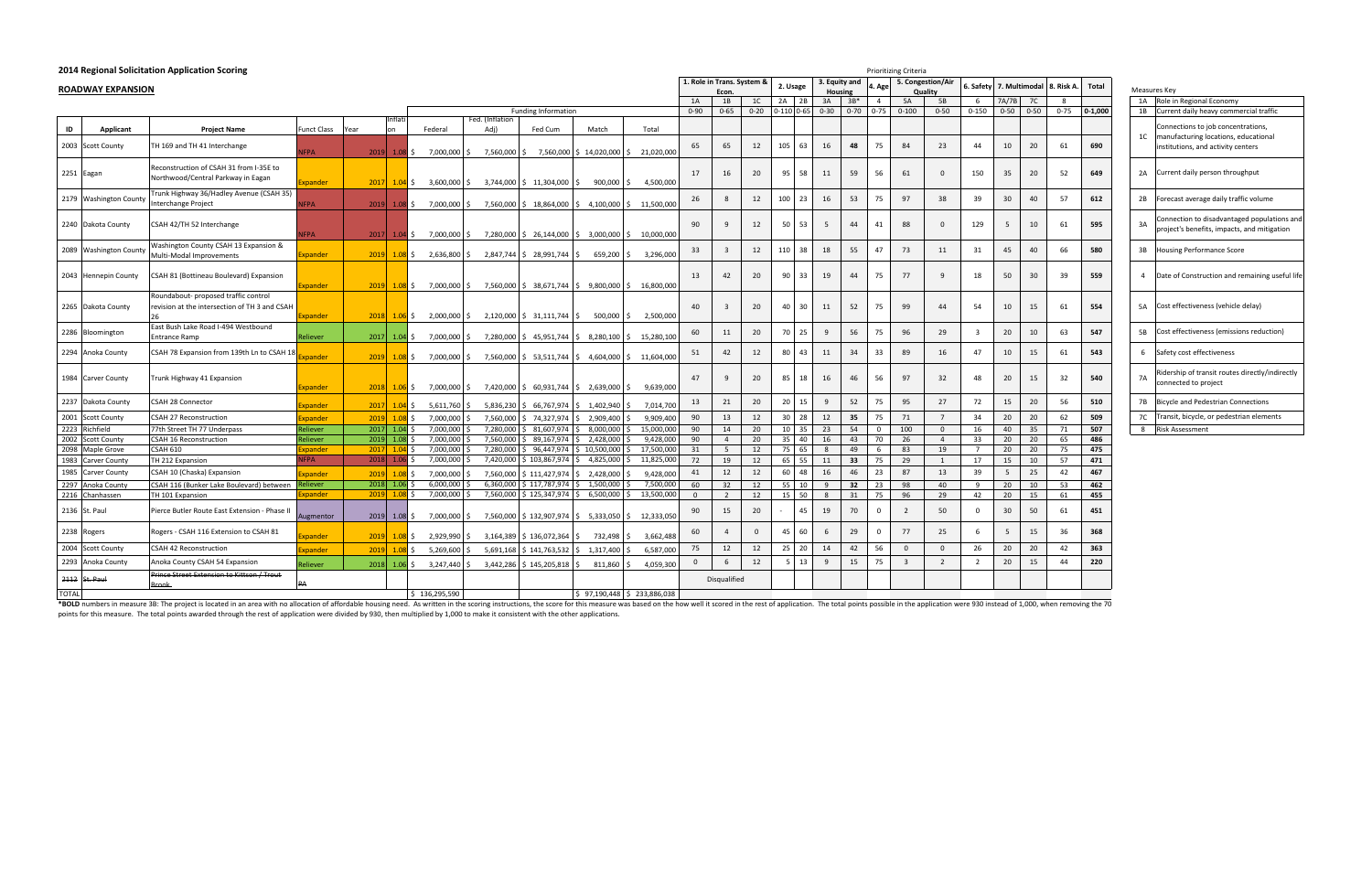| Mea | Total       | Multimoda 8. Risk A. |          |       |
|-----|-------------|----------------------|----------|-------|
| 1Α  |             | 8                    | 7C       | A/B   |
| 1B  | $0 - 1,000$ | $0 - 75$             | $0 - 50$ | $-50$ |
| 1C  |             |                      |          |       |
|     | 826         | 62                   | 45       | 50    |
| 2A  | 724         | 68                   | 50       | 50    |
| 2B  | 688         | 56                   | 50       | 50    |
| 3A  | 684         | 66                   | 45       | 35    |
| 3B  | 671         | 69                   | 20       | 29    |
| 4A  | 668         | 45                   | 35       | 43    |
| 4B  | 667         | 72                   | 45       | 45    |
| 5A  | 659         | 53                   | 35       | 43    |
| 5B  | 647         | 58                   | 45       | 29    |
| 6   | 629         | 69                   | 35       | 29    |
| 7A  | 551         | 75                   | 35       | 35    |
| 7B  | 551         | 28                   | 20       | 35    |
| 7C  | 518         | 45                   | 35       | 29    |
| 8   | 511         | 69                   | 20       | 21    |
|     | 492         | 42                   | 25       | 29    |
|     | 492         | 45                   | 20       | 26    |
|     | 481         | 45                   | 35       | 43    |
|     | 396         | 30                   | 20       | 36    |
|     | 389         | 4                    | 10       | 14    |
|     | 380         | 26                   | 10       | 14    |
|     | 336         | 24                   | 10       | 14    |
|     |             |                      |          |       |

|                      |                        | 2014 Regional Solicitation Application Scoring                                                    |                         |      |                                |                            |                             |                                                                                    |              |                                                   |    |                                     |                |           |                 |                              | <b>Prioritizing Criteria</b> |     |                |                                |             |                       |          |             |    |                                                                                 |
|----------------------|------------------------|---------------------------------------------------------------------------------------------------|-------------------------|------|--------------------------------|----------------------------|-----------------------------|------------------------------------------------------------------------------------|--------------|---------------------------------------------------|----|-------------------------------------|----------------|-----------|-----------------|------------------------------|------------------------------|-----|----------------|--------------------------------|-------------|-----------------------|----------|-------------|----|---------------------------------------------------------------------------------|
|                      |                        | ROADWAY RECONSTRUCTION/MODERNIZATION                                                              |                         |      |                                |                            |                             |                                                                                    |              |                                                   |    | 1. Role in Trans.<br>System & Econ. |                | 2. Usage  |                 | 3. Equity<br>and Housing     | 4. Age                       |     |                | 5. Congestion/Air Q. 6. Safety |             | Multimoda 8. Risk A   |          | Total       |    | Measures Key                                                                    |
|                      |                        |                                                                                                   |                         |      |                                |                            |                             |                                                                                    |              |                                                   | 1A | $1B$ 1C                             |                | $2A$ $2B$ |                 | $3A$ $3B*$                   | 4A                           | 4B  | 5A             | 5B                             | 6           | 7A/B 7C               | 8        |             |    | 1A Role in Regional Economy                                                     |
|                      |                        |                                                                                                   |                         |      |                                |                            |                             | <b>Funding Information</b>                                                         |              |                                                   |    | 0-90 0-65 0-20 0-110 0-65           |                |           |                 | $0-30$ $0-70$ $0-50$ $0-100$ |                              |     | $0 - 50$       | $0 - 25$                       |             | $0-150$ $0-50$ $0-50$ | $0 - 75$ | $0 - 1.000$ |    | 1B Current daily heavy commercial traffic                                       |
| ID                   | Applicant              | <b>Project Name</b>                                                                               | <b>Functional Class</b> | Year | Inflatio<br>n Adj              | Federal                    | Federal<br>(Inflation Adj.) | Fed Cum                                                                            | Match        | Total                                             |    |                                     |                |           |                 |                              |                              |     |                |                                |             |                       |          |             |    | Connections to job concentrations<br>1C   manufacturing locations, educational  |
| 1952                 | ennepir<br>County      | CSAH 3 (Lake Street) Reconstruction                                                               | Augmentor               | 2018 | 1.06                           | 2,844,000                  | 3,014,640                   | 3,014,640                                                                          | 711,000      | 3,555,000                                         | 73 | 62                                  | 20             | 105<br>48 | 30 <sup>°</sup> | 69                           | 50                           | 86  | $\overline{4}$ | 13                             | 110         | 50<br>45              | 62       | 826         |    | institutions, and activity centers                                              |
| 2186                 | Minneapolis            | 8th Street South Reconstruction                                                                   | Reliever                | 2019 | 1.08                           | 6,445,000                  | 6,960,600                   | 9,975,240                                                                          | 2,520,000    | 8,965,000                                         | 90 | 39                                  | 20             | 75<br>23  | 21              | 69                           | 50                           | 92  | $\overline{0}$ | $\overline{0}$                 | 77          | 50<br>50              | 68       | 724         |    | 2A Current daily person throughput                                              |
| 2020                 | amsey Count:           | Interstate Highway 94/Dale Street<br>Interchange Reconstruction                                   | Augmentor               | 2019 | $1.08\,$ \$                    | 5,565,626                  |                             | $6,010,876$ \$ 15,986,116 \$                                                       | 1,391,406 \$ | 6,957,032                                         | 56 | 37                                  | 20             | 85<br>18  | 23              | 70                           | 49                           | 92  | 12             | 16                             | 55          | 50<br>50              | 56       | 688         |    | 2B Forecast average daily traffic volume                                        |
| 2187                 | Minneapolis            | <b>Broadway Street NE Reconstruction</b>                                                          | ?eliever                | 2018 | $1.06\,$ \$                    | 3,265,600                  | 3,461,536                   | 19,447,652<br>S                                                                    | $816,400$ \$ | 4,082,000                                         | 39 | 46                                  | 20             | 55<br>15  | 14              | 69                           | 47                           | 83  | $\Omega$       | $\Omega$                       | 150         | 35<br>45              | 66       | 684         | 3A | Connection to disadvantage populatic<br>project's benefits, impacts, and mitiga |
| 2006                 | <b>Scott County</b>    | CSAH 42 and TH 13 Intersection<br>Reconstruction                                                  | <b>JFPA</b>             | 2018 |                                | $1.06 \div 5,600,000 \div$ |                             | 5,936,000 \$ 25,383,652 \$ 1,400,000 \$ 7,000,000                                  |              |                                                   | 90 | 51                                  | 12             | 90<br>63  | $\overline{7}$  | 37                           | 26                           | 91  | -6             |                                | 73          | 29<br>20              | 69       | 671         |    | 3B Housing Performance Score                                                    |
| 2217                 | Dakota County          | CSAH 26 (Lone Oak Road) and CSAH 43<br>(Lexington Avenue) Intersection<br>Improvements            | Reliever                | 2018 | $1.06\,$ \$                    | 2,000,000                  | 2,120,000                   | \$27,503,652                                                                       | $500,000$ \$ | 2,500,000                                         | 13 | 23                                  | 20             | 95<br>58  | 5 <sup>5</sup>  | 59                           | 20                           | 88  | 50             | 25                             | 90          | 43<br>35              | 45       | 668         | 4A | Date of Construction and remaining u                                            |
| 2134                 | 3rooklyn<br>Center EDA | Brooklyn Boulevard<br>Reconstruction/Modernization                                                | Reliever                | 2018 |                                |                            |                             | $1.06 \div 7,000,000 \div 7,420,000 \div 34,923,652 \div 2,310,000 \div 9,310,000$ |              |                                                   | 26 | 9                                   | 20             | 100<br>35 | 23              | 24                           | 30                           | 91  | -5             |                                | 135         | 45<br>45              | 72       | 667         |    | 4B Infrastructure Deficiencies                                                  |
| 2171                 | <b>Ramsey County</b>   | White Bear Avenue (CSAH 65)<br>Reconstruction- I-94 to Beech Street                               | Augmentor               | 2017 |                                | $1.04 \div 3,130,210$      |                             | 3,255,418 \$ 38,179,070                                                            |              | 782,553 \$ 3,912,763                              | 90 | 11                                  | 20             | 80<br>38  | 12              | 70                           | 50                           | 86  | 23             |                                | 40          | 43<br>35              | 53       | 659         |    | 5A Cost effectiveness (vehicle delay)                                           |
| 2105                 | Champlin               | US 169 in Champlin                                                                                | <b>IFPA</b>             | 2019 | $1.08\,$ \$                    | 6,473,147                  | IS.                         | 6,990,999 \$ 45,170,069                                                            |              | 1,618,287 \$ 8,091,434                            | 42 | 65                                  | 20             | 110<br>55 | 8               | 40                           | 50                           | 85  | 6              | 10                             | 24          | 29<br>45              | 58       | 647         |    | 5B Cost effectiveness (emissions reduction                                      |
| 2007                 | <b>Scott County</b>    | CSAH 21 and TH 13 Intersection<br>Reconstruction                                                  | Expander                | 2019 | $1.08\frac{1}{5}$              | $6,000,000$ \$             |                             | 6,480,000 \$ 51,650,069 \$ 1,500,000 \$ 7,500,000                                  |              |                                                   | 90 | 36                                  | 12             | 60<br>65  |                 | 37                           | 25                           | 93  | 35             | 20                             | 16          | 29<br>35              | 69       | 629         |    | 6 Safety cost effectiveness                                                     |
| 2296                 | Anoka County           | CSAH 11 Reconstruction from CSAH 1 to<br><b>CSAH3</b>                                             | Expander                | 2019 | $1.08\frac{1}{2}$              | 7,000,000                  |                             | 7,560,000 \$ 59,210,069                                                            |              | $\frac{1}{2}$ 10,901,000 $\frac{1}{2}$ 17,901,000 | 28 | 35                                  | 20             | 50<br>65  | 10              | 64                           | 26                           | 98  | $\overline{2}$ |                                | 8           | 35<br>35              | 75       | 551         | 7A | Ridership of transit routes directly/inc<br>connected to project                |
| 2011                 | lennepin<br>County     | CSAH 3 (Excelsior Boulevard)<br>Reconstruction                                                    | Reliever                | 2019 |                                | $1.08\div 5,520,000$       | IS.                         | 5,961,600   \$65,171,669   \$1,380,000   \$6,900,000                               |              |                                                   | 51 | 33                                  | 20             | 50<br>70  | 12              | 54                           | 50                           | 80  | $\overline{2}$ | 6                              | 40          | 35<br>20              | 28       | 551         |    | 7B Bicycle and Pedestrian Connections                                           |
| 1987                 | Carver County          | Carver County CSAH 13 Reconstruction                                                              | <b>coander</b>          | 2018 | $1.06\;$ \$                    | 5,396,000                  | 5,719,760                   | \$70,891,429                                                                       | 1,349,000    | 6,745,000                                         | 83 | 31                                  | 12             | 40<br>20  |                 | 36                           | 50                           | 100 |                | 17                             | 12          | 29<br>35              | 45       | 518         |    | 7C Transit, bicycle, or pedestrian element                                      |
| 2005                 | Scott County           | <b>CSAH 8 Reconstruction</b>                                                                      | Connector               | 2019 | $1.08\,$ \$                    | 4,400,000                  | 4,752,000                   | \$75,643,429                                                                       | 1,100,000    | 5,500,000                                         | 75 | 19                                  | $\overline{0}$ | 25<br>45  | $\mathbf{A}$    | 35                           | 45                           | 90  | $\overline{1}$ | $\overline{\mathbf{3}}$        | 59          | 21<br>20              | 69       | 511         |    | 8 Risk Assessment                                                               |
| 1986                 | Carver County          | CSAH 10 (Waconia) Reconstruction                                                                  | xpander                 | 2017 |                                | $1.04 \div 7,000,000 \div$ |                             | 7,280,000 \$ 82,923,429 \$ 3,110,000 \$ 10,110,000                                 |              |                                                   | 40 | 43                                  | 12             | 35<br>53  |                 | 44                           | 35                           | 92  | - 5            | 10                             | 20          | 29<br>25              | 42       | 492         |    |                                                                                 |
| 2192                 |                        | Ramsey County Road C (CSAH<br>Ramsey County 23)/Hennepin CSAH 94 (29th Ave. NE)<br>Reconstruction | Augmentor               | 2019 | $1.08\,$ \$                    | 4,496,848                  | 4,856,596                   | 87,780,025<br>$\varsigma$                                                          |              | $1,124,213$ \$ 5,621,061                          | 51 | 30                                  | 20             | 60<br>40  | $\mathbf{0}$    | 55                           | 35                           | 85  | 11             | 15                             | $\mathbf 0$ | 26<br>20              | 45       | 492         |    |                                                                                 |
| 2295                 | Anoka County           | <b>CSAH 56 Railroad Grade Separation</b>                                                          | Expander                | 2018 | $1.06$ \$                      | 7,000,000                  | 7,420,000                   | \$95,200,025                                                                       |              | 4,725,000 \$ 11,725,000                           | 21 | 65                                  | 20             | 45<br>43  | $7^{\circ}$     | 56                           | 10                           | 81  | $\overline{4}$ | 6                              | 1           | 43<br>35              | 45       | 481         |    |                                                                                 |
| 2290                 | Washington<br>County   | CSAH 21/Stagecoach Trail                                                                          | <b>nnector</b>          | 2019 | $1.08\overline{\smash{\big)}}$ | 4,800,000                  |                             | 5,184,000 \$ 100,384,025                                                           | 1,200,000    | 6,000,000                                         | 29 | 20                                  | 20             | 33<br>30  |                 | 26                           | 50                           | 90  | $\Omega$       | $\Omega$                       | 6           | 36<br>20              | 30       | 396         |    |                                                                                 |
| 2156                 | Dakota County          | CSAH 86 from CSAH 23 to TH 3 in Dakota<br>County                                                  | onnector                | 2019 | $1.08\overline{\smash{\big)}}$ | 3,200,000                  | 3,456,000                   | \$103,840,025                                                                      | 850,000 \$   | 4,050,000                                         | 90 | 17                                  | 12             | 30<br>20  | $\overline{4}$  | 27                           | 50                           | 90  | $\Omega$       | $\Omega$                       | 21          | 10<br>14              | $\Delta$ | 389         |    |                                                                                 |
| 2157                 | Dakota County          | CSAH 86 from TH 3 to CSAH 47 in Dakota<br>County MN                                               | onnector                | 2018 |                                | $1.06 \div 5,500,000 \div$ |                             | 5,830,000 \$ 109,670,025 \$ 1,375,000 \$ 6,875,000                                 |              |                                                   | 71 | 13                                  | 12             | 25<br>10  |                 | 26                           | 50                           | 91  | $\Omega$       | $\Omega$                       | 27          | 14<br>10              | 26       | 380         |    |                                                                                 |
| 2241<br><b>TOTAL</b> | Dakota County          | Reconstruction of CSAH 23 from Eveleth<br>Ave. to CSAH 86 in Greenvale Township                   | onnector                | 2018 | $1.06\,$ \$                    | 7,000,000<br>\$109,636,431 |                             | 7,420,000 \$117,090,025 \$                                                         | 2,000,000 \$ | 9,000,000<br>$$42,663,859$ $$152,300,290$         | 51 | 5                                   | $\overline{0}$ | 15<br>28  | $\overline{3}$  | 23                           | 50                           | 86  | $\Omega$       | $\Omega$                       | 28          | 14<br>10              | 24       | 336         |    |                                                                                 |
|                      |                        |                                                                                                   |                         |      |                                |                            |                             |                                                                                    |              |                                                   |    |                                     |                |           |                 |                              |                              |     |                |                                |             |                       |          |             |    |                                                                                 |

BOLD numbers in measure 3B: The project is located in an area with no allocation of affordable housing need. As written in the scoring instructions, the score for this measure was based on the how well it scored in the res the 70 points for this measure. The total points awarded through the rest of application were divided by 930, then multiplied by 1,000 to make it consistent with the other applications.

|           | Measures Key                                                                                                     |
|-----------|------------------------------------------------------------------------------------------------------------------|
| 1A        | Role in Regional Economy                                                                                         |
| 1B        | Current daily heavy commercial traffic                                                                           |
| 1C        | Connections to job concentrations,<br>manufacturing locations, educational<br>institutions, and activity centers |
| 2A        | Current daily person throughput                                                                                  |
| 2B        | Forecast average daily traffic volume                                                                            |
| 3A        | Connection to disadvantage populations and<br>project's benefits, impacts, and mitigation                        |
| 3B        | <b>Housing Performance Score</b>                                                                                 |
| 4A        | Date of Construction and remaining useful<br>life                                                                |
| 4B        | Infrastructure Deficiencies                                                                                      |
| 5A        | Cost effectiveness (vehicle delay)                                                                               |
| 5Β        | Cost effectiveness (emissions reduction)                                                                         |
| 6         | Safety cost effectiveness                                                                                        |
| 7A        | Ridership of transit routes directly/indirectly<br>connected to project                                          |
| <b>7B</b> | <b>Bicycle and Pedestrian Connections</b>                                                                        |
| 7C        | Transit, bicycle, or pedestrian elements                                                                         |
| 8         | Risk Assessment                                                                                                  |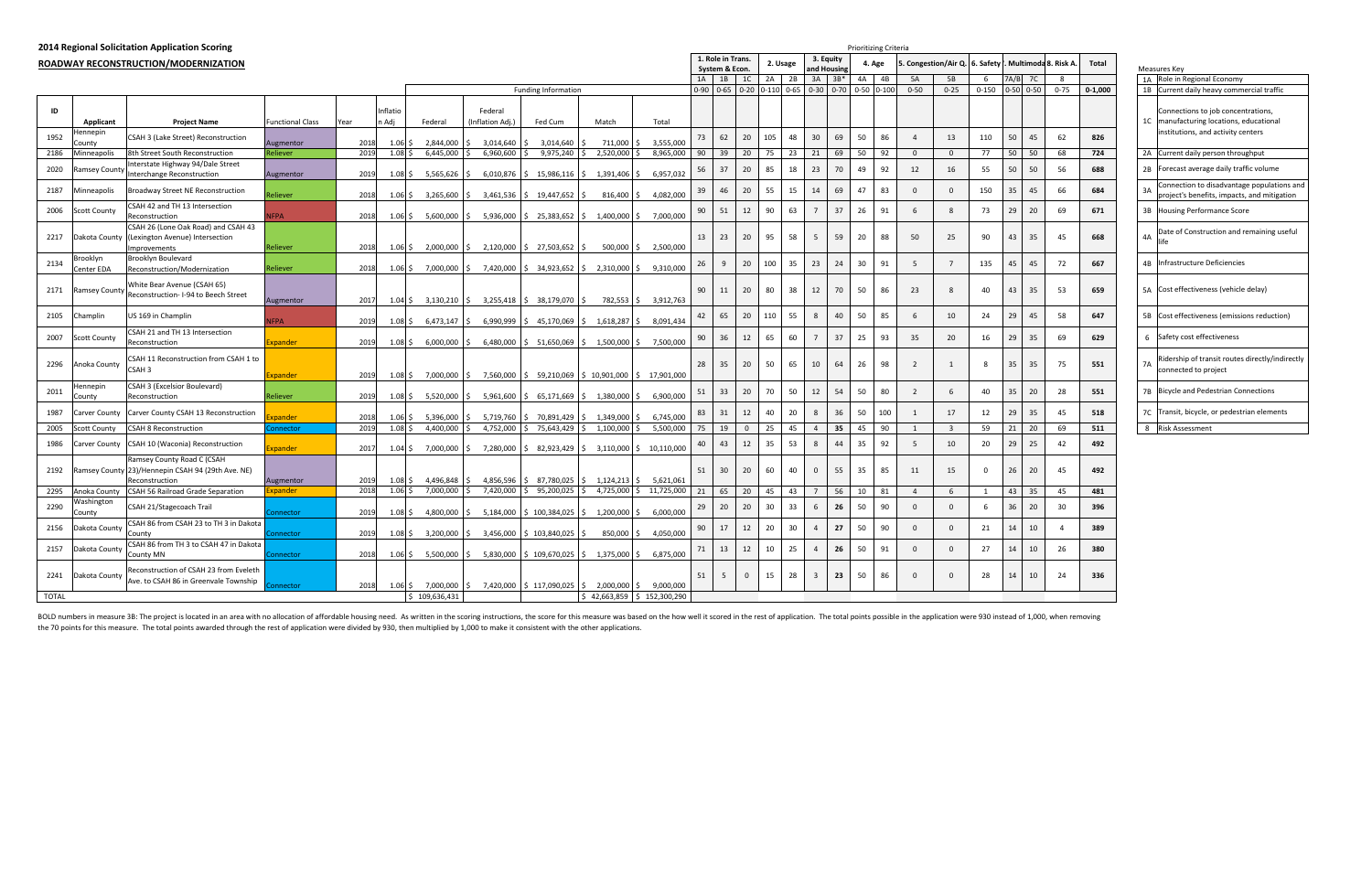| <b>2014 Regional Solicitation Application Scoring</b> |                |                                     |      |      |                                 |                     |                 |                                                                                |                            |    |           |                |                     | <b>Prioritizing Criteria</b>  |                            |                 |                |                |          |                |          |           |                 |               |                |             |                | Measures Key |                  |
|-------------------------------------------------------|----------------|-------------------------------------|------|------|---------------------------------|---------------------|-----------------|--------------------------------------------------------------------------------|----------------------------|----|-----------|----------------|---------------------|-------------------------------|----------------------------|-----------------|----------------|----------------|----------|----------------|----------|-----------|-----------------|---------------|----------------|-------------|----------------|--------------|------------------|
|                                                       |                |                                     |      |      |                                 |                     |                 |                                                                                |                            |    |           |                |                     | 1. Role in Trans.<br>2. Usage |                            |                 | 3. Equity and  |                | 4. Age   | 5. Congestion  |          | 6. Safety |                 | 7. Multimodal |                | Total       | 1A             |              | Role in          |
|                                                       |                | ROADWAY SYSTEM MANAGEMENT           |      |      |                                 |                     |                 |                                                                                |                            |    |           | System & Econ. |                     |                               |                            |                 |                | <b>Housing</b> |          |                | Air Q.   |           |                 |               | <b>8. Risk</b> |             |                |              |                  |
|                                                       |                |                                     |      |      |                                 |                     |                 |                                                                                |                            |    |           | 1A             | 1B                  | 1 <sup>C</sup>                | 2A                         | 2B              | 3A             | 3B             |          | 5A             | 5B       | - 6       | 7A/B            | 7C            | 8              |             | 1B             |              | Currer           |
|                                                       |                |                                     |      |      |                                 |                     |                 | <b>Funding Information</b>                                                     |                            |    |           |                |                     |                               | $0-65$ 0-40 0-20 0-85 0-40 |                 | $0 - 30$       | $0 - 70$       | $0 - 75$ | $0 - 150$      | $0 - 50$ | $0 - 200$ | $0 - 50$        | $0 - 50$      | $0 - 75$       | $0 - 1,000$ |                |              | Conne            |
|                                                       |                |                                     |      |      |                                 |                     |                 |                                                                                |                            |    |           |                |                     |                               |                            |                 |                |                |          |                |          |           |                 |               |                |             | 1 <sup>C</sup> |              | manut            |
|                                                       |                |                                     |      |      | Inflatio                        |                     | Federal         |                                                                                |                            |    |           |                |                     |                               |                            |                 |                |                |          |                |          |           |                 |               |                |             |                |              | institu          |
| ID                                                    | Applicant      | <b>Project Name</b>                 | Year |      | n Adj                           | Federal             | (Inflation Adj) | Fed Cum                                                                        | Match                      |    | Total     |                |                     |                               |                            |                 |                |                |          |                |          |           |                 |               |                |             |                |              |                  |
| 2111                                                  | MnDOT          | TH 61                               |      | 2019 | $1.08\overline{\phantom{0}}$ \$ | 204,000 \$          | $220,320$ \$    | $220,320$ \$                                                                   | 51,000                     |    | 255,000   | 65             | 28                  | 12                            | 59                         | 31              | $\Omega$       | 50             | 53       | 150            | 24       | 153       | 50              | $\Omega$      | 75             | 750         | 2A             |              | Currer           |
| 2094                                                  | MnDOT          | <b>TH 47</b>                        |      | 2018 | $1.06$ \$                       | 1,016,000           | \$1,076,960     | 1,297,280<br>I S                                                               | 254,000                    |    | 1,270,000 | 45             | 23                  | 20                            | 79                         | 37              | $\Omega$       | 53             | 75       | 24             | 50       | 186       | 50              | 10            | 75             | 726         | 2B             |              | Foreca           |
|                                                       | Dakota         | Dakota Co CSAHs 26 28 31 43         |      |      |                                 |                     |                 |                                                                                |                            |    |           |                |                     |                               |                            |                 |                |                |          |                |          |           |                 |               |                |             |                |              | Conne            |
| 2260                                                  | County         | Roadway Traffic Flow                |      |      |                                 |                     |                 |                                                                                |                            |    |           | 60 l           | 24                  | 20                            | 68                         | 40              |                | 59             | 75       | 113            | 13       | 175       | 25              | 10            | 23             | 712         | 3A             |              | and pr           |
|                                                       |                | Improvements                        |      | 2018 |                                 |                     |                 | $1.06 \div 1,232,000 \div 1,305,920 \div 2,603,200 \div$                       | 308,000 \$                 |    | 1,540,000 |                |                     |                               |                            |                 |                |                |          |                |          |           |                 |               |                |             |                |              | mitiga           |
|                                                       | Ramsey         | Highway 96 Traffic Signal           |      |      |                                 |                     |                 |                                                                                |                            |    |           |                |                     |                               |                            |                 |                |                |          |                |          |           |                 |               |                |             |                |              |                  |
| 1996                                                  | County         | Timing and Intersection             |      |      |                                 |                     |                 |                                                                                |                            |    |           | 64             | 22                  | 20                            | 62                         | 32              | 11             | 38             | 75       | 131            | 20       | q         | 50              | 50            | 30             | 614         | 3B             |              | Housir           |
|                                                       |                | Upgrades                            |      | 2018 |                                 |                     |                 | $1.06 \mid \xi$ 1,893,519 $\mid \xi$ 2,007,131 $\mid \xi$ 4,610,331 $\mid \xi$ | 473,380 \$                 |    | 2,366,899 |                |                     |                               |                            |                 |                |                |          |                |          |           |                 |               |                |             |                |              |                  |
| 2109                                                  | MnDOT          | TH 120                              |      |      |                                 |                     |                 |                                                                                |                            |    |           | 29             | 9                   | 20                            | 45                         | 18              | $\Omega$       | 47             | 68       | 20             | 29       | 200       | 50              | 10            | 52             | 596         | $\Delta$       |              | Date c<br>useful |
|                                                       |                | Dakota County CSAHs 46              |      | 2019 | $1.08$ \$                       | 804.000 \$          | 868,320 \$      | 5,478,651   \$                                                                 | 201,000                    | S. | 1.005.000 |                |                     |                               |                            |                 |                |                |          |                |          |           |                 |               |                |             |                |              |                  |
|                                                       | Dakota         | (160th) & 31 (Pilot Knob Rd)        |      |      |                                 |                     |                 |                                                                                |                            |    |           |                |                     |                               |                            |                 |                |                |          |                |          |           |                 |               |                |             |                |              |                  |
| 2231                                                  | County         | Roadway Traffic Flow                |      |      |                                 |                     |                 |                                                                                |                            |    |           | 65             | 31                  | 20                            | 48                         | 29              | 5              | 51             | 75       | 26             | 27       | 115       | 30              | 10            | 28             | 561         | <b>5A</b>      |              | Cost e           |
|                                                       |                | Improvements                        |      | 2018 |                                 |                     |                 | $1.06 \div 1,015,000 \div 1,075,900 \div 6,554,551 \div 1,000$                 | 255,000                    |    | 1,270,000 |                |                     |                               |                            |                 |                |                |          |                |          |           |                 |               |                |             |                |              |                  |
| 2110                                                  | <b>MnDOT</b>   | <b>TH 55</b>                        |      | 2019 | $1.08$ \$                       | 288,000             | $311,040$ \$    | $6,865,591$ \$                                                                 | 72,000                     |    | 360,000   | 12             | 31                  | 12                            | 39                         | $\overline{22}$ | $\overline{0}$ | 50             | 75       | 106            | 17       | 84        | 30 <sup>°</sup> | $\Omega$      | 75             | 553         |                | 5B Cost e    |                  |
| 2108                                                  | MnDOT          | <b>TH 41</b>                        |      | 2018 | $1.06 \,$ \$                    | $564,000$ $\mid$ \$ |                 | 597,840   \$7,463,431   \$                                                     | 141,000 \$                 |    | 705,000   | 16             | 31                  | 20                            | 48                         | 22              | $\Omega$       | 45             | 53       | 38             | 45       | 80        | 50              | 10            | 52             | 510         | 6              |              | Safety           |
|                                                       |                | Saint Paul Downtown Traffic         |      |      |                                 |                     |                 |                                                                                |                            |    |           |                |                     |                               |                            |                 |                |                |          |                |          |           |                 |               |                |             |                |              | Riders           |
| 2088                                                  | <b>St Paul</b> | Signal Enhancements Program         |      | 2018 |                                 |                     |                 | $1.06 \div 2,222,800 \div 2,356,168 \div 9,819,599 \div 1$                     | 555,700 \$                 |    | 2,778,500 | 6              | 8                   | 20                            | 85                         | 31              | 26             | 70             | 75       | 5              |          | $\Omega$  | 50              | 50            | 38             | 465         | <b>7A</b>      |              | directl          |
| 2243                                                  | Scott          | <b>Scott County Traffic</b>         |      |      |                                 |                     |                 |                                                                                |                            |    |           |                |                     |                               |                            |                 |                | 43             | $\Omega$ |                |          | 46        | 30              |               | 75             |             |                |              |                  |
|                                                       | County         | <b>Management System</b>            |      | 2017 | $1.04 \,$ \$                    | 794,400 \$          |                 | $826,176$ \$ 10,645,775 \$                                                     | 198,600 \$                 |    | 993,000   | 54             | 40                  | 20                            | 39                         | 23              | 18             |                |          | $\overline{4}$ | 5        |           |                 | 10            |                | 408         | <b>7B</b>      |              | Bicycle          |
| 2303                                                  | MnDOT          | <b>Regional Signal Optimization</b> |      |      |                                 |                     |                 |                                                                                |                            |    |           |                | <b>Disqualified</b> |                               |                            |                 |                |                |          |                |          |           |                 |               |                |             | 7C             |              | Transi           |
| <b>TOTAL</b>                                          |                |                                     |      |      |                                 | \$10,033,719        |                 |                                                                                | $$2,509,680$ $$12,543,399$ |    |           |                |                     |                               |                            |                 |                |                |          |                |          |           |                 |               |                |             |                | 8 Risk A     |                  |

| Measures Key |  |
|--------------|--|
|--------------|--|

|                | ivieasures Key                                                                                                   |
|----------------|------------------------------------------------------------------------------------------------------------------|
| 1A             | Role in Regional Economy                                                                                         |
| 1B             | Current daily heavy commercial traffic                                                                           |
| 1 <sup>C</sup> | Connections to job concentrations,<br>manufacturing locations, educational<br>institutions, and activity centers |
| 2A             | Current daily person throughput                                                                                  |
| 2B             | Forecast average daily traffic volume                                                                            |
| 3A             | Connection to disadvantage populations<br>and project's benefits, impacts, and<br>mitigation                     |
| 3B             | <b>Housing Performance Score</b>                                                                                 |
| 4              | Date of Construction and remaining<br>useful life                                                                |
| 5A             | Cost effectiveness (vehicle delay)                                                                               |
| 5B             | Cost effectiveness (emissions reduction)                                                                         |
| 6              | Safety cost effectiveness                                                                                        |
| 7A             | Ridership of transit routes<br>directly/indirectly connected to project                                          |
| 7B             | <b>Bicycle and Pedestrian Connections</b>                                                                        |
| 7C             | Transit, bicycle, or pedestrian elements                                                                         |
| 8              | <b>Risk Assessment</b>                                                                                           |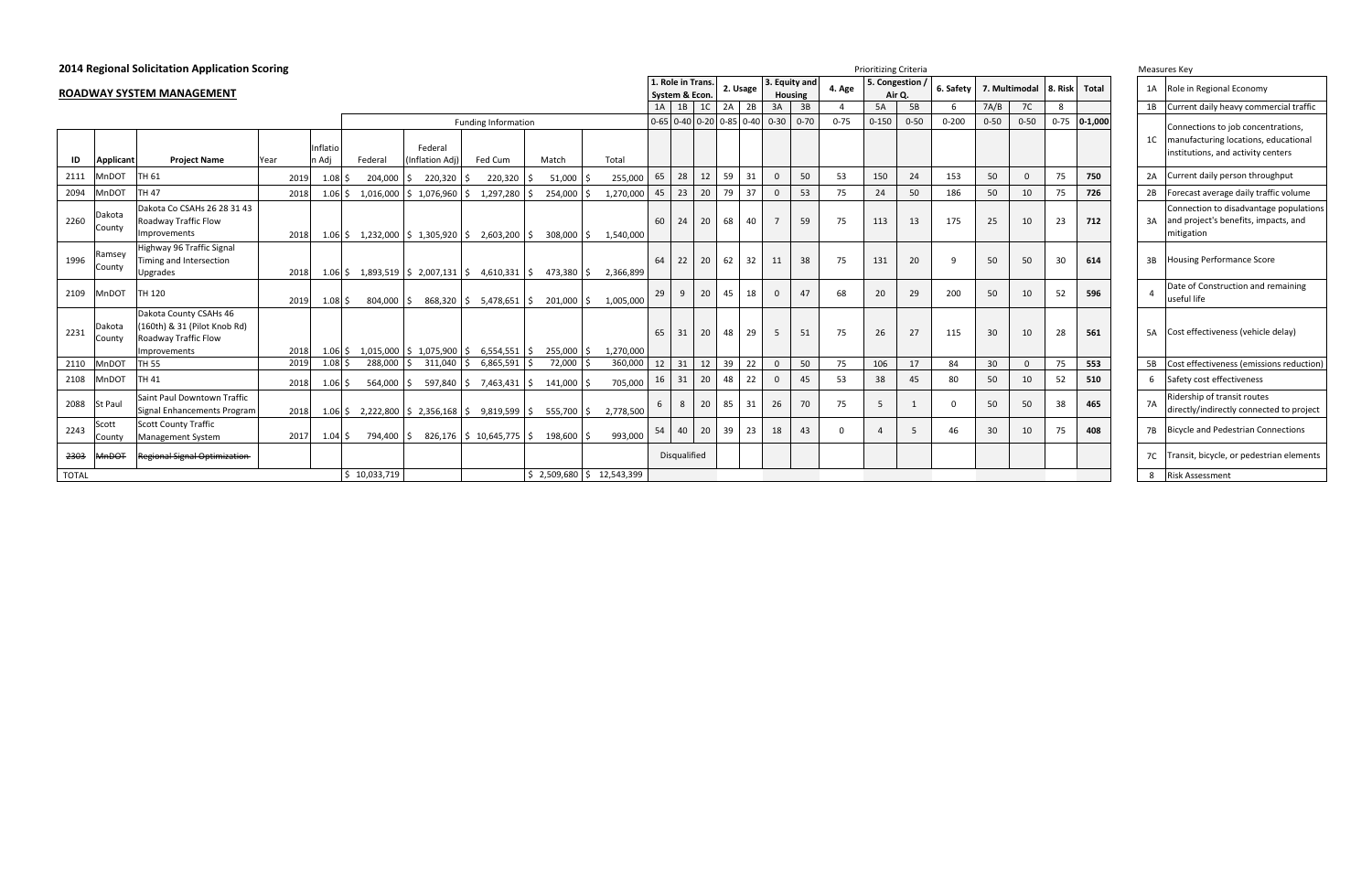### **2014 Regional Solicitation Application Scoring**

Measures Key

| 1A | Role in Regional Economy                          | Inflation Adj |      |
|----|---------------------------------------------------|---------------|------|
| 1B | Current daily heavy commercial traffic            | 2017          | 1.04 |
|    | Connections to job concentrations, manufacturing  | 2018          | 1.06 |
| 1C | locations, educational institutions, and activity |               |      |
|    | centers                                           | 2019          | 1.08 |
| 2A | Current daily person throughput                   |               |      |
| 2B | Forecast average daily traffic volume             |               |      |
| 3A | Connection to disadvantage populations and        |               |      |
|    | project's benefits, impacts, and mitigation       |               |      |
| 3B | <b>Housing Performance Score</b>                  |               |      |
| 4A | Date of Construction and remaining useful life    |               |      |
| 4B | Infrastructure deficiencies                       |               |      |
| 5A | Ridership of transit routes directly/indirectly   |               |      |
|    | connected to project                              |               |      |
| 5B | <b>Bicycle and Pedestrian Connections</b>         |               |      |
| 5C | Transit, bicycle, or pedestrian elements          |               |      |
| 6  | <b>Risk Assessment</b>                            |               |      |
| 7  | Cost effectiveness of project                     |               |      |

|                      | <b>BRIDGES</b>     |                                                                                           |      |                             |                           |                                            |                           |                             | 1. Role in Trans. | System & Econ. |                |    | 2. Usage | 3. Equity /<br><b>Housing</b> |    | 4. Infra.                                      |     |          | 5.<br>Multimodal | 6. Risk  | 7. Cost<br><b>Effectiveness</b> | Total       |
|----------------------|--------------------|-------------------------------------------------------------------------------------------|------|-----------------------------|---------------------------|--------------------------------------------|---------------------------|-----------------------------|-------------------|----------------|----------------|----|----------|-------------------------------|----|------------------------------------------------|-----|----------|------------------|----------|---------------------------------|-------------|
|                      |                    |                                                                                           |      |                             |                           |                                            |                           |                             | 1A                | 1B             | 1 <sup>C</sup> | 2A | 2B       | $3A$ 3B                       |    | 4A                                             | 4B  | 5A/B     | 5C               | 6        | $\overline{7}$                  |             |
|                      |                    |                                                                                           |      |                             |                           | <b>Funding Information</b>                 |                           |                             |                   |                |                |    |          |                               |    | 0-65 0-40 0-20 0-95 0-30 0-30 0-70 0-300 0-100 |     | $0 - 50$ | $0 - 50$         | $0 - 75$ | $0 - 75$                        | $0 - 1,000$ |
| ID                   | <b>Applicant</b>   | <b>Project Name</b>                                                                       | Year | Federal                     | Fed.Inflation<br>Adjusted | Fed Cum                                    | Match                     | Total                       |                   |                |                |    |          |                               |    |                                                |     |          |                  |          |                                 |             |
|                      | 2163 St Paul       | Reconstruction of Kellogg/3rd<br>Street Bridge Nos. 62080 and<br>62080A                   | 2018 | \$7,000,000                 | \$7,420,000               |                                            | \$7,420,000 \$49,150,000  | \$56,150,000                | 65                | 40             | 20             | 95 | 27       | 30                            | 70 | 300                                            | 90  | 40       | 40               | -5       | $\Delta$                        | 826         |
| 2127                 | Hennepin<br>County | CSAH 35 (Portland Avenue) over<br>the Midtown Greenway; Bridge<br>Number: 90494           | 2019 | \$2,815,200                 |                           | $$3,040,416$ $$10,460,416$                 | \$703,800                 | \$3,519,000                 | 12                | 11             | 20             | 60 | 29       | 24                            | 69 | 270                                            | 90  | 45       | 45               | 68       | 60                              | 802         |
| 2221                 | Hennepin<br>County | CSAH 152 over the Midtown<br>Greenway; Bridge Number: 90437                               | 2019 | \$3,170,400                 |                           | $$3,424,032$ $$13,884,448$                 | \$792,600                 | \$3,963,000                 | 12                | 13             | 20             | 80 | 30       | 21                            | 69 | 270                                            | 95  | 25       | 25               | 68       | 43                              | 772         |
|                      | 2188 Minneapolis   | 10th Avenue SE River Bridge<br>Rehabilitation                                             | 2017 | \$7,000,000                 |                           | $$7,280,000$   \$21,164,448   \$23,000,000 |                           | \$30,000,000                | 18                | 9              | 20             | 66 | 17       | 30                            | 69 | 225                                            | 100 | 50       | 50               | 73       | $\overline{7}$                  | 734         |
| 2014                 | Hennepin<br>County | Northbound CSAH 81 (Bridge No.<br>27008) over Lowry<br>Avenue/Victory Memorial<br>Parkway | 2018 | \$2,487,756                 |                           | $$2,637,021$ $$23,801,469$                 | \$621,939                 | \$3,109,695                 | 23                | 8              | 12             | 22 | 18       | 12                            | 50 | 270                                            | 90  | 15       | 10               | 75       | 75                              | 680         |
| 2235<br><b>TOTAL</b> | Hennepin<br>County | Southbound CSAH 81 (Bridge No.<br>27007) over Lowry<br>Avenue/Victory Memorial<br>Parkway | 2018 | \$2,184,797<br>\$24,658,153 |                           | $$2,315,885$ $$26,117,354$                 | \$546,199<br>\$74,814,538 | \$2,730,996<br>\$99,472,691 | 23                | 6              | 12             | 36 | 18       | 12                            | 44 | 270                                            | 90  | 10       | 10               | 75       | 63                              | 669         |

Prioritizing Criteria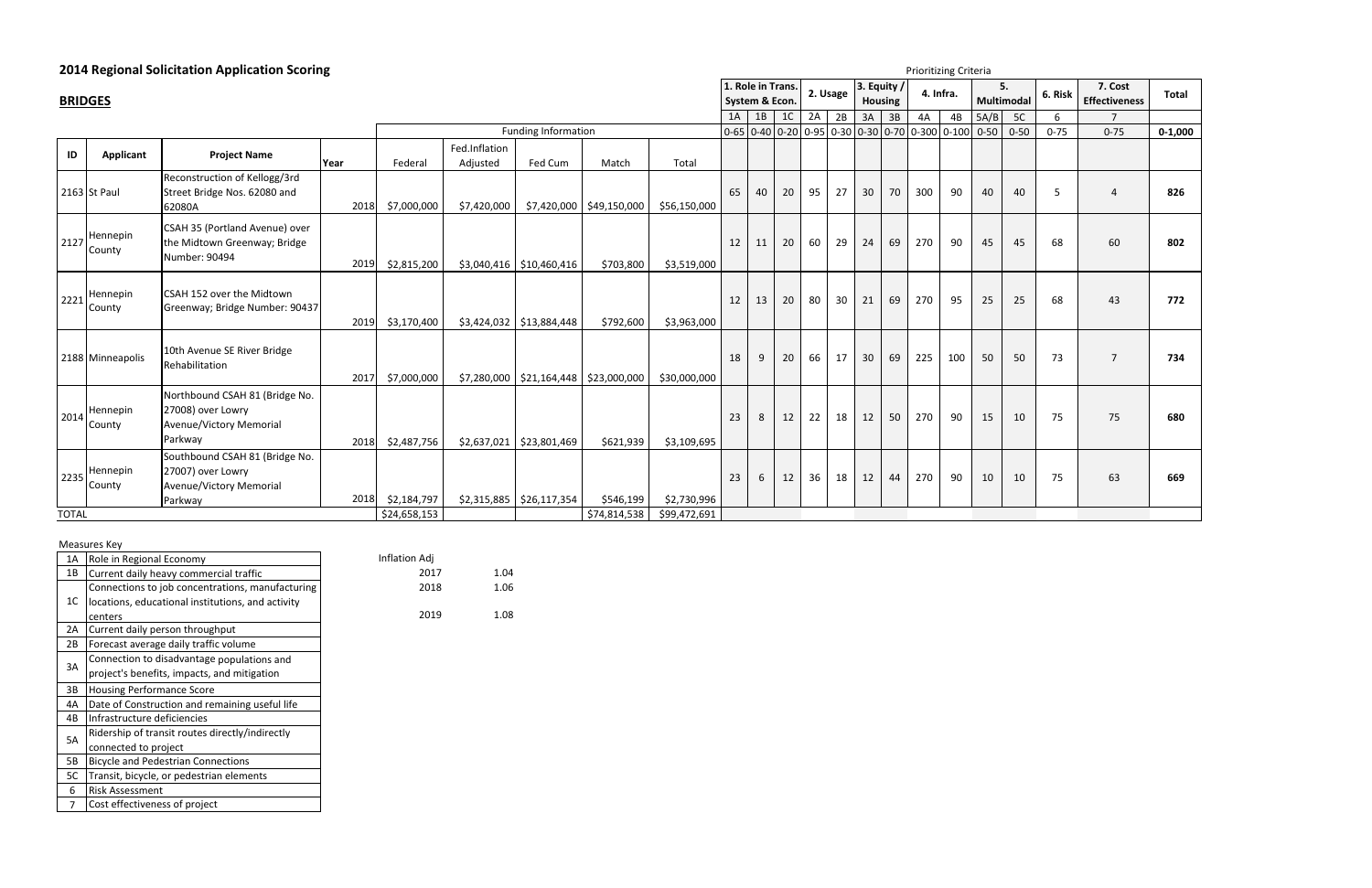| 2014 Regional Solicitation Application Scoring<br><b>Prioritizing Criteria</b> |                                       |                                                                           |      |              |             |                            |             |                             |                     |                   |                |     |          |     |                                       |                |           |                   |          |          |                         |              |                |    |                     |
|--------------------------------------------------------------------------------|---------------------------------------|---------------------------------------------------------------------------|------|--------------|-------------|----------------------------|-------------|-----------------------------|---------------------|-------------------|----------------|-----|----------|-----|---------------------------------------|----------------|-----------|-------------------|----------|----------|-------------------------|--------------|----------------|----|---------------------|
|                                                                                |                                       |                                                                           |      |              |             |                            |             |                             |                     | 1. Role in Trans. |                |     | 2. Usage |     |                                       | 3. Equity and  |           | 4. Emissions      |          |          | 5. Multimodal   6. Risk | <b>Total</b> |                |    |                     |
|                                                                                | <b>TRANSIT EXPANSION</b>              |                                                                           |      |              |             |                            |             |                             |                     | System & Econ.    |                |     |          |     |                                       | <b>Housing</b> |           | <b>Reductions</b> |          |          |                         |              |                |    | Measures Key        |
|                                                                                |                                       |                                                                           |      |              |             |                            |             |                             | 1A                  | 1B                | 1 <sup>C</sup> | 2A  | 2B       | 2C  | 3A                                    | 3B             | 4A        | 4B                | 5A       | 5B       | 6                       |              |                | 1A | Connec<br>manufa    |
|                                                                                |                                       |                                                                           |      |              | Federal     | <b>Funding Information</b> |             |                             | $0 - 33$            | $0 - 33$          |                |     |          |     | $0-34$ $0-105$ $0-70$ $0-175$ $0-130$ | $0 - 70$       | $0 - 133$ | $0 - 67$          | $0 - 50$ | $0 - 50$ | $0 - 50$                | $0 - 1,000$  |                |    |                     |
| ID                                                                             | Applicant                             |                                                                           |      |              | (Inflation  |                            |             |                             |                     |                   |                |     |          |     |                                       |                |           |                   |          |          |                         |              |                | 1B | Populat             |
|                                                                                |                                       | <b>Project Name</b>                                                       | Year | Federal      | Adj)        | <b>Fed Cum</b>             | Match       | Total                       |                     |                   |                |     |          |     |                                       |                |           |                   |          |          |                         |              |                |    | mile (tra           |
| 2142                                                                           | <b>Metro Transit</b>                  | Chicago Avenue Corridor Bus and<br><b>Technology Improvements</b>         | 2018 | \$7,000,000  | \$7,420,000 | \$7,420,000                | \$1,875,953 | \$8,875,953                 | 33                  | 30                | 34             | 105 | 40       | 175 | 130                                   | 66             | 133       | 67                | 45       | 43       | 50                      | 950          | 1 <sup>C</sup> |    | Ridersh<br>to proje |
| 2143                                                                           | Metro Transit                         | Emerson-Fremont Avenue Corridor<br><b>Bus and Technology Improvements</b> | 2018 | \$6,597,681  |             | $$6,993,542$ $$14,413,542$ | \$1,649,420 | \$8,247,101                 | 33                  | 28                | 30             | 95  | 35       | 165 | 130                                   | 62             | 92        | 66                | 37       | 43       | 50                      | 866          |                |    | 2A Cost eff         |
| 2139                                                                           | Metro Transit                         | Penn Avenue Corridor Bus and<br><b>Technology Improvements</b>            | 2018 | \$6,778,060  |             |                            | \$1,694,515 | \$8,472,575                 | 33                  | 25                | 29             | 95  | 30       | 165 | 130                                   | 61             | 74        | 65                | 50       | 43       | 50                      | 850          |                |    | 2B Cost eff         |
| 2242                                                                           | St Louis Park                         | Beltline LRT Station Park & Ride<br>Structure                             | 2018 | \$7,000,000  |             | \$7,420,000 \$29,018,285   |             | $$3,321,377$ $$10,321,377$  | 33                  | 33                | 17             | 100 | 70       | 145 | 78                                    | 59             | 14        | 64                | 45       | 50       | 32                      | 739          |                |    | 2C Operati          |
| 2300                                                                           | <b>Metro Transit</b>                  | Route 62 service expansion                                                | 2018 | \$3,132,818  |             | \$3,320,787 \$32,339,073   | \$783,205   | \$3,916,023                 | 33                  | 19                | 20             | 80  | 40       | 110 | 104                                   | 61             | 18        | 43                | 32       | 22       | 50                      | 632          |                | 3A | Connec<br>project'  |
| 2256                                                                           | <b>MN Vallev Transit</b><br>Authority | Minnesota River Valley 169<br>Connector                                   | 2018 | \$2,792,684  | \$2,960,245 | \$35,299,318               | \$698,171   | \$3,490,855                 | 33                  | 14                | 17             | 50  | 45       | 110 | 78                                    | 49             | 33        | 61                | 38       | 41       | 50                      | 618          |                |    | 3B Housing          |
| 2185                                                                           | <b>Metro Transit</b>                  | Route 2 service expansion                                                 | 2018 | \$4,789,025  |             | \$5,076,367 \$40,375,684   | \$1,197,256 | \$5,986,281                 | 33                  | 22                | 26             | 90  | 40       | 115 | 65                                    | 70             | 14        | 16                | 35       | 22       | 50                      | 598          |                |    | 4A Total er         |
| 2176                                                                           | SouthWest Transit                     | 169 Park and Ride                                                         | 2018 | \$7,000,000  | \$7,420,000 | \$47,795,684               | \$1,750,000 | \$8,750,000                 | 33                  | 17                |                | 85  | 35       | 165 | 10                                    | 67             | 16        | 66                | 19       | 18       | 33                      | 566          |                | 4B | Cost eff            |
| 2155                                                                           | <b>Metro Transit</b>                  | Eden & Vernon Park and Ride Facilty                                       | 2018 | \$4,438,702  |             | \$4,705,024 \$52,500,708   | \$1,109,675 | \$5,548,377                 | 33                  | 6                 |                | 65  | 55       | 110 | 21                                    | 51             | 9         | 49                | 43       | 35       | 43                      | 525          |                |    | 5A Bicycle          |
| 2302                                                                           | <b>Metro Transit</b>                  | Cottage Grove to downtown St.<br>Paul Weekday Offpeak Service             | 2018 | \$2,489,616  |             | $$2,638,993$ $$55,139,701$ | \$622,404   | \$3,112,020                 | 33                  | 8                 | 17             | 25  | 15       | 40  | 130                                   | 66             | 18        | 44                | 35       | 42       | 50                      | 523          |                |    | 5B Multime          |
| 2191                                                                           | SouthWest Transit                     | Two Electric Buses                                                        | 2018 | \$1,600,000  | \$1,696,000 | \$56,835,701               | \$400,000   | \$2,000,000                 | 33                  | 11                | 14             | 40  | 65       | 85  | 26                                    | 44             | 2         | 38                | 38       | 32       | 50                      | 478          |                |    | 6 Risk Ass          |
| 2193                                                                           | <b>Metro Transit</b>                  | Highway 36 Corridor Park-and-Ride                                         | 2018 | \$7,000,000  |             | \$7,420,000 \$64,255,701   | \$1,891,199 | \$8,891,199                 | 33                  | $\overline{3}$    | $\Omega$       | 30  | 25       | 50  | 31                                    | 42             | 14        | 32                | 31       | 33       | 15                      | 338          |                |    |                     |
| 2232                                                                           | <b>Metro Transit</b>                  | Routes 30 & 32 crosstown service<br>improvement                           |      |              |             |                            |             |                             | <b>Disqualified</b> |                   |                |     |          |     |                                       |                |           |                   |          |          |                         |              |                |    |                     |
| Total                                                                          |                                       |                                                                           |      | \$60,618,586 |             |                            |             | $$16,993,175$ $$77,611,761$ |                     |                   |                |     |          |     |                                       |                |           |                   |          |          |                         |              |                |    |                     |

|                | Measures Key                                                                               |
|----------------|--------------------------------------------------------------------------------------------|
| 1A             | Connections to job concentrations,<br>manufacturing locations, educational                 |
| 1B             | Population with 1/4 mile (bus stop) or 1/2<br>mile (transitway)                            |
| 1 <sup>C</sup> | Ridership of transit routes directly connected<br>to project                               |
| 2A             | Cost effectiveness (per rider)                                                             |
| 2B             | Cost effectiveness (per new rider)                                                         |
| 2C             | Operating cost effectiveness (per new rider)                                               |
| 3A             | Connection to disadvantaged populations and<br>project's benefits, impacts, and mitigation |
| 3B             | <b>Housing Performance Score</b>                                                           |
| 4A             | <b>Total emissions reduced</b>                                                             |
| 4B             | Cost effectiveness of emissions reduction                                                  |
| 5A             | <b>Bicycle and Pedestrian Connections</b>                                                  |
| 5Β             | Multimodal elements of the project                                                         |
| 6              | Risk Assessment                                                                            |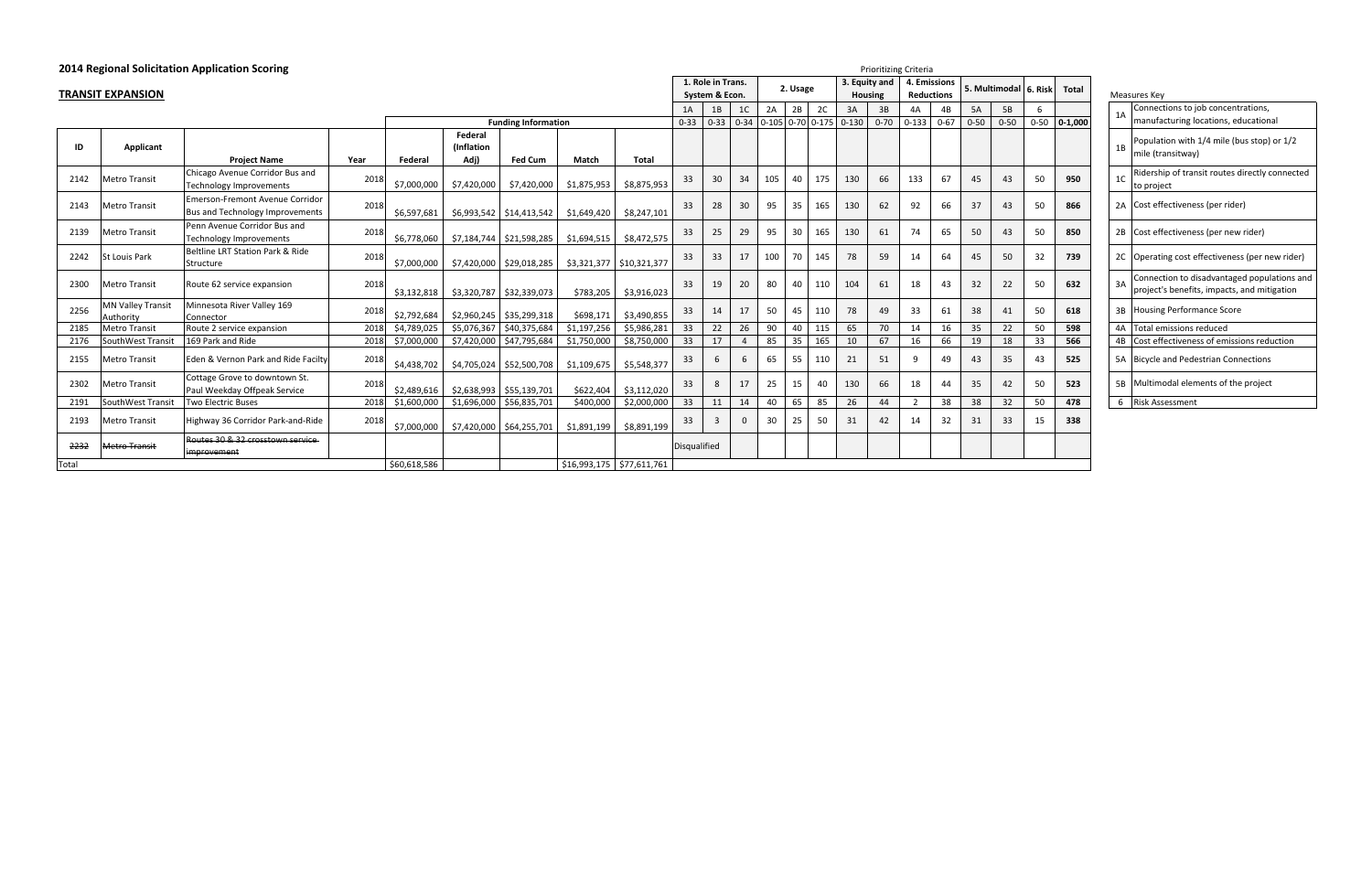| 2014 Regional Solicitation Application Scoring<br><b>Prioritizing Criteria</b> |                              |                              |             |                                                                                                               |           |                            |       |    |    |    |                                                                      |    |    |                                 |                                     |    |                         |              |                       |          |                         |                 |
|--------------------------------------------------------------------------------|------------------------------|------------------------------|-------------|---------------------------------------------------------------------------------------------------------------|-----------|----------------------------|-------|----|----|----|----------------------------------------------------------------------|----|----|---------------------------------|-------------------------------------|----|-------------------------|--------------|-----------------------|----------|-------------------------|-----------------|
|                                                                                | <b>TRANSIT MODERNIZATION</b> |                              |             |                                                                                                               |           |                            |       |    |    |    | 1. Role in Trans.<br>2. Usage                                        |    |    | 3. Equity and<br><b>Housing</b> | 4.<br><b>Emissions</b><br>Reduction |    | 5. Service and<br>Cust. | Improvements |                       |          | 6. Multimodal   7. Risk | Total           |
|                                                                                |                              |                              |             |                                                                                                               |           | Funding Information        |       | 1A | 1B | 1C | 2A                                                                   | 2B | 3A | 3B                              |                                     | 5A | 5B                      | 5C           | 6A                    | 6B       |                         |                 |
|                                                                                |                              |                              |             |                                                                                                               | Fed       |                            |       |    |    |    |                                                                      |    |    |                                 |                                     |    |                         |              |                       |          |                         |                 |
|                                                                                |                              |                              |             |                                                                                                               | Inflation |                            |       |    |    |    | $\vert 0.33 \vert 0.33 \vert 0.34 \vert 0.210 \vert 0.90 \vert 0.80$ |    |    | $0 - 70$                        | $0 - 100$                           |    |                         |              | $0-75$ 0-38 0-37 0-50 | $0 - 50$ |                         | $0-100$ 0-1,000 |
| ID                                                                             | Applicant                    | <b>Project Name</b>          | Year        | Federal                                                                                                       | Adjusted) | Match                      | Total |    |    |    |                                                                      |    |    |                                 |                                     |    |                         |              |                       |          |                         |                 |
|                                                                                | 1999 MN Valley Transit       | Apple Valley Transit         |             | $\frac{1}{2}$ 5,288,000 $\frac{1}{2}$ 5,711,040 $\frac{1}{2}$ 1,322,000 $\frac{1}{2}$ 6,610,000 $\frac{1}{2}$ |           |                            |       | 33 | 33 | 34 | 210                                                                  | 90 | 32 | 70                              | 90                                  | 75 | $\mathbf{0}$            | 37           | 50                    | 50       | 100                     | 904             |
|                                                                                | Authority                    | <b>Station Modernization</b> | 2019        |                                                                                                               |           |                            |       |    |    |    |                                                                      |    |    |                                 |                                     |    |                         |              |                       |          |                         |                 |
| Total                                                                          |                              |                              | \$5,288,000 |                                                                                                               |           | $$1,322,000$   \$6,610,000 |       |    |    |    |                                                                      |    |    |                                 |                                     |    |                         |              |                       |          |                         |                 |

Measures Key ┱

| 1A             | Connections to job concentrations, manufacturing<br>locations, educational institutions, and activity<br>centers |
|----------------|------------------------------------------------------------------------------------------------------------------|
| 1B             | Population with 1/4 mile (bus stop) or 1/2 mile<br>(transitway)                                                  |
| 1 <sup>C</sup> | Ridership of transit routes directly connected to<br>project                                                     |
| 2A             | Cost effectiveness (per rider)                                                                                   |
| 2B             | Cost effectiveness (per new rider)                                                                               |
| 3A             | Connection to disadvantaged populations and<br>project's benefits, impacts, and mitigation                       |
| 3B             | <b>Housing Performance Score</b>                                                                                 |
| 4              | Emissions reduction description                                                                                  |
| 5A             | Percent reduction in passenger travel time                                                                       |
| 5B             | Percent reduction in operating and maintenance<br>costs                                                          |
| 5C             | Improvements for transit users                                                                                   |
| 6A             | Bicycle and pedestrian connections                                                                               |
| 6B             | Multimodal elements                                                                                              |
| 7              | <b>Risk Assessment</b>                                                                                           |

┑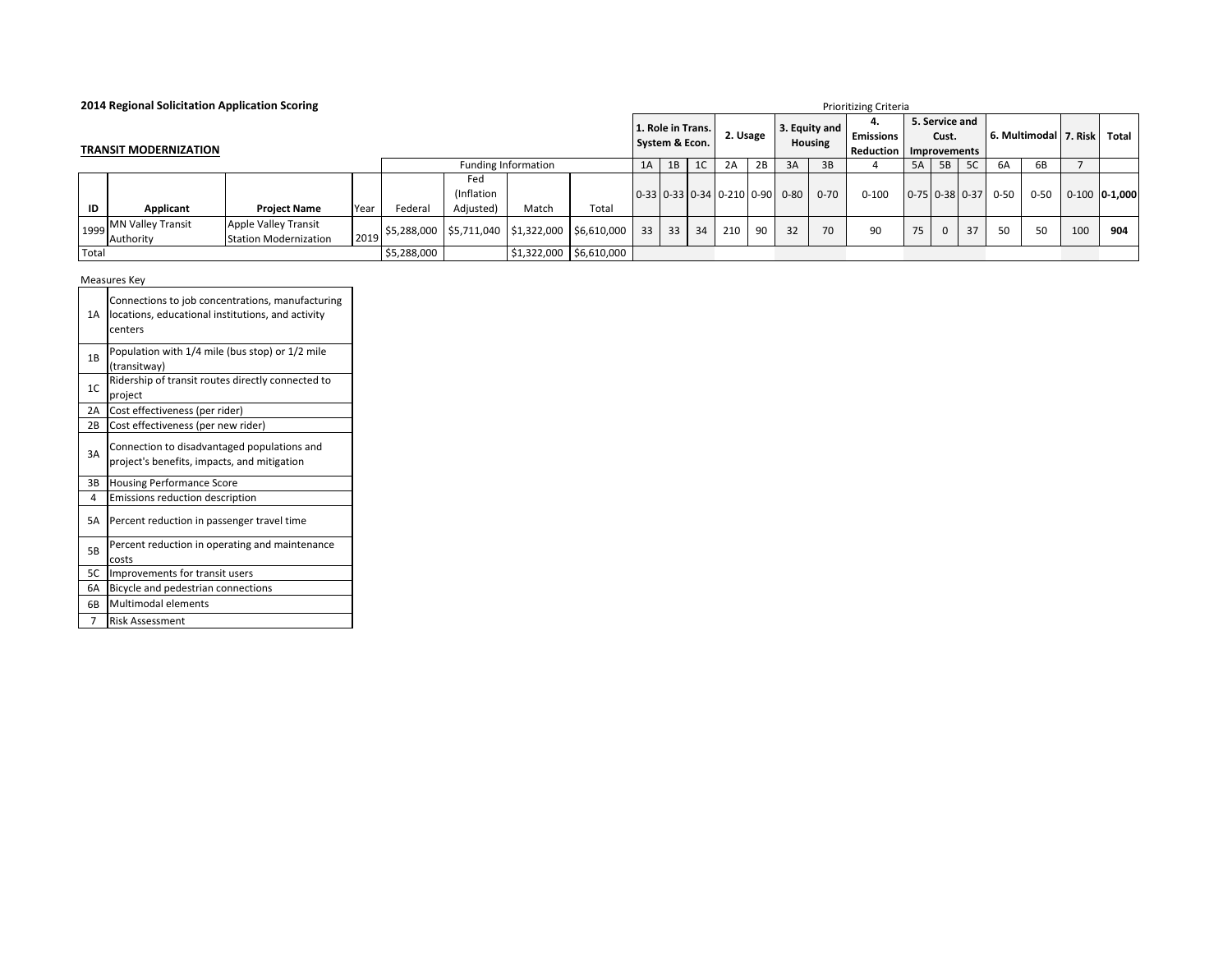|      |                               | 2014 Regional Solicitation Application Scoring                                                         |      |           |             |                       |                            |             |              |                                     |                |                                                               | Prioritizing Criteria |        |           |          |                 |           |                         |
|------|-------------------------------|--------------------------------------------------------------------------------------------------------|------|-----------|-------------|-----------------------|----------------------------|-------------|--------------|-------------------------------------|----------------|---------------------------------------------------------------|-----------------------|--------|-----------|----------|-----------------|-----------|-------------------------|
|      |                               | <b>MULTIUSE TRAILS AND BICYCLE FACILITIES</b>                                                          |      |           |             |                       |                            |             |              | 1. Role in Trans.<br>System & Econ. | 2. Usage       | 3. Equity and<br>4. Safety<br>5. Multimodal<br><b>Housing</b> |                       |        |           |          |                 |           | 6. Risk<br><b>Total</b> |
|      |                               |                                                                                                        |      |           |             |                       |                            |             |              |                                     | $\overline{2}$ | 3A                                                            | $3B*$                 | 4A     | 4B        | 5A/B     | 5C              | 6         |                         |
|      |                               |                                                                                                        |      |           |             |                       | <b>Funding Information</b> |             |              | $0 - 200$                           | $0 - 200$      | $0 - 50$                                                      | $0 - 70$              | $-100$ | $0 - 150$ | $0 - 50$ | $0 - 50$        | $0 - 130$ | $0 - 1,000$             |
| ID   | Applicant                     |                                                                                                        |      |           |             | Federal<br>(Inflation |                            |             |              |                                     |                |                                                               |                       |        |           |          |                 |           |                         |
| 2086 | Hennepin                      | <b>Project Name</b><br>Southwest LRT Regional Trail                                                    | Year |           | Federal     | Adjust)               | Fed Cum                    | Match       | Total        | 200                                 | 183            | 18                                                            | 54                    | 85     | 150       | 35       | 50              | 124       | 899                     |
|      | County                        | Crossings<br>University of Minnesota Protected                                                         | 2018 | 1.06      | \$5,500,000 | \$5,830,000           | \$5,830,000                | \$1,690,000 | \$7,190,000  |                                     |                |                                                               |                       |        |           |          |                 |           |                         |
| 2220 | Minneapolis                   | Bikeways                                                                                               | 2018 | 1.06      | \$953,976   | \$1,011,215           | \$6,841,215                | \$238,494   | \$1,192,470  | 200                                 | 199            | 30                                                            | 69                    | 74     | 137       | 45       | 25              | 106       | 885                     |
| 2233 | Minneapolis                   | High Quality Connection - Midtown<br>Greenway to Lake Street                                           | 2018 | 1.06      | \$2,880,000 | \$3,052,800           | \$9,894,015                | \$720,000   | \$3,600,000  | 120                                 | 189            | 50                                                            | 69                    | 75     | 132       | 50       | 50              | 113       | 848                     |
| 2189 | St Paul                       | Margaret St Bicycle Boulevard &<br>McKnight Trail                                                      | 2018 | 1.06      | \$1,251,549 | \$1,326,642           | \$11,220,657               | \$312,888   | \$1,564,437  | 200                                 | 199            | 20                                                            | 70                    | 62     | 138       | 40       | 25              | 93        | 847                     |
| 2114 | MnDOT                         | 5th St. SE Pedestrian/Bicycle Bridge<br>Replacement                                                    | 2018 | 1.06      | \$2,089,738 | \$2,215,122           | \$13,435,779               | \$522,434   | \$2,612,172  | 200                                 | 182            | 12                                                            | 69                    | 68     | 142       | 40       | 30              | 98        | 841                     |
| 2184 | Coon Rapids                   | Coon Rapids Boulevard Trail Project                                                                    | 2018 | 1.06      | \$1,100,000 | \$1,166,000           | \$14,601,779               | \$1,102,475 | \$2,202,475  | 200                                 | 192            | 12                                                            | 64                    | 78     | 141       | 25       | 25              | 98        | 835                     |
| 2160 | St Paul                       | Indian Mounds Regional Park Trail                                                                      | 2019 | 1.08      | \$1,326,400 | \$1,432,512           | \$16,034,291               | \$331,600   | \$1,658,000  | 200                                 | 193            | 20                                                            | 70                    | 59     | 127       | 45       | 25              | 93        | 832                     |
| 2015 | Three Rivers<br>Park District | Nine Mile Creek Regional Trail: West<br><b>Edina Segment</b>                                           | 2018 | 1.06      | \$5,500,000 | \$5,830,000           | \$21,864,291               | \$2,100,433 | \$7,600,433  | 200                                 | 148            | 12                                                            | 50                    | 79     | 120       | 35       | 35              | 130       | 809                     |
| 2102 | <b>Carver County</b>          | TH 5 Regional Trail from CSAH 17 to<br><b>CSAH 101</b>                                                 | 2018 | 1.06      | \$321,520   | \$340,811             | \$22,205,102               | \$80,380    | \$401,900    | 200                                 | 198            | 8                                                             | 31                    | 70     | 139       | 25       | 25              | 88        | 785                     |
| 2230 | Fridley                       | West Moore Lake Trail and Bicycle<br>Lanes                                                             | 2018 | 1.06      | \$458,832   | \$486,362             | \$22,691,464               | \$114,708   | \$573,540    | 160                                 | 199            | 18                                                            | 57                    | 50     | 122       | 30       | 25              | 121       | 782                     |
| 2115 | MN-DNR                        | Gateway State Trail - Hadley Ave<br>Tunnel                                                             | 2019 | 1.08      | \$1,000,000 | \$1,080,000           | \$23,771,464               | \$399,851   | \$1,399,851  | 160                                 | 176            | 12                                                            | 53                    | 87     | 134       | 30       | 35              | 94        | 781                     |
| 2103 |                               | Carver County TH 5 Regional Trail from Minnewashta<br>Pkwy to Centruy Blvd                             | 2018 | 1.06      | \$1,103,840 | \$1,170,070           | \$24,941,534               | \$275,960   | \$1,379,800  | 200                                 | 175            | 8                                                             | 32                    | 86     | 137       | 25       | 30              | 88        | 781                     |
| 2123 | Burnsville                    | Burnsville-Lake Marion Greenway CR<br>42 Underpass & Connection                                        | 2018 | 1.06      | \$1,480,000 | \$1,568,800           | \$26,510,334               | \$370,000   | \$1,850,000  | 160                                 | 187            | 18                                                            | 63                    | 63     | 123       | 30       | 30              | 105       | 779                     |
| 2288 | Bloomington                   |                                                                                                        |      |           |             |                       |                            |             |              | 200                                 | 183            | 18                                                            | 56                    | 68     | 128       | 30       | 30              | 64        | 778                     |
|      | Dakota                        | France Avenue Trail                                                                                    | 2019 | 1.08      | \$2,704,614 | \$2,920,983           | \$29,431,317               | \$676,154   | \$3,380,768  |                                     |                |                                                               |                       |        |           |          |                 |           |                         |
| 2149 | County                        | Minnesota River Greenway - Eagan<br>South (Big Rivers Regional Trail)                                  | 2018 | 1.06      | \$3,320,000 | \$3,519,200           | \$32,950,517               | \$1,200,000 | \$4,520,000  | 200                                 | 151            | 12                                                            | 59                    | 81     | 130       | 30       | 30              | 82        | 775                     |
| 2101 |                               | Lake Minnetonka LRT Regional Trail-<br>Carver County Stieger Lake boat launch to Rolling<br>Acres Road | 2019 | 1.08      | \$399,040   | \$430,963             | \$33,381,481               | \$99,760    | \$498,800    | 200                                 | 188            | 8                                                             | 36                    | 73     | 130       | 25       | 25              | 88        | 773                     |
| 2131 | West St Paul                  | West St. Paul River to River Greenway<br>Robert Street Overpass                                        | 2018 | 1.06      | \$2,240,000 | \$2,374,400           | \$35,755,881               | \$560,000   | \$2,800,000  | 160                                 | 174            | 40                                                            | 44                    | 59     | 124       | 30       | 30              | 102       | 762                     |
| 2215 | Chanhassen                    | MN River Bluffs LRT Regional Trail<br><b>Bridge</b>                                                    | 2019 | 1.08      | \$1,807,200 | \$1,951,776           | \$37,707,657               | \$451,800   | \$2,259,000  | 200                                 | 115            | 8                                                             | 31                    | 83     | 137       | 20       | 30              | 125       | 749                     |
| 2104 | Carver County                 | Lake Waconia Regional Park<br>Connection                                                               | 2019 | 1.08      | \$745,520   | \$805,162             | \$38,512,818               | \$186,380   | \$931,900    | 200                                 | 162            | 8                                                             | 52                    | 59     | 120       | 25       | 30 <sup>°</sup> | 88        | 744                     |
| 2138 | St Paul                       | <b>Bruce Vento Bridge</b>                                                                              | 2019 | 1.08      | \$5,500,000 | \$5,940,000           | \$44,452,818               | \$4,500,000 | \$10,000,000 | 120                                 | 103            | 50                                                            | 70                    | 85     | 147       | 45       | 30              | 82        | 732                     |
| 2255 | Dakota<br>County              | North Creek Regional Greenway -<br><b>CSAH 42 Underpass</b>                                            | 2019 | 1.08      | \$1,000,000 | \$1,080,000           | \$45,532,818               | \$401,000   | \$1,401,000  | 120                                 | 190            | 8                                                             | 57                    | 59     | 122       | 25       | 30              | 105       | 716                     |
| 2306 | Wayzata                       | Wayzata Cycletrack                                                                                     | 2018 | 1.06      | \$185,440   | \$196,566             | \$45,729,385               | \$46,360    | \$231,800    | 160                                 | 200            | $\overline{4}$                                                | 40                    | 72     | 122       | 25       | 10              | 81        | 714                     |
| 2195 | Rosemount                     | Rosemount Greenway Downtown<br>Connection                                                              | 2019 | 1.08      | \$1,360,000 | \$1,468,800           | \$47,198,185               | \$340,000   | \$1,700,000  | 160                                 | 158            | 8                                                             | 44                    | 58     | 128       | 20       | 35              | 102       | 712                     |
| 2154 | Farmington                    | North Creek Greenway - Farmington<br>Gap                                                               | 2019 | 1.08      | \$936,000   | \$1,010,880           | \$48,209,065               | \$234,000   | \$1,170,000  | 160                                 | 181            | $8\phantom{1}$                                                | 40                    | 56     | 120       | 20       | 25              | 97        | 707                     |
| 2236 | Lakeville                     | Lakeville Lake Marion Greenway Ritter<br>Farm Gap                                                      |      | 2018 1.06 | \$840,000   | \$890,400             | \$49,099,465               | \$210,000   | \$1,050,000  | 120                                 | 167            | $\overline{4}$                                                | 44                    | 56     | 126       | 15       | 30              | 97        | 659                     |
| 2090 | Washington<br>County          | CSAH 9/Gateway State Trail Tunnel                                                                      |      | 2018 1.06 | \$859,200   | \$910,752             | \$50,010,217               | \$214,800   | \$1,074,000  | 200                                 | 45             | $\mathbf 0$                                                   | 44                    | 82     | 124       | 30       | 30              | 71        | 626                     |
| 2120 | <b>Cottage Grove</b>          | 70th Street (CSAH 22) Pedestrian<br>Underpass                                                          | 2018 | 1.06      | \$1,075,000 | \$1,139,500           | \$51,149,717               | \$271,000   | \$1,346,000  | 10                                  | 177            | $\overline{4}$                                                | 41                    | 63     | 125       | 15       | 35              | 89        | 559                     |
| 2254 | Dakota<br>County              | Mississippi River Regional Trail -<br>Rosemount East                                                   | 2018 | 1.06      | \$2,240,000 | \$2,374,400           | \$53,524,117               | \$560,000   | \$2,800,000  | 160                                 | $\overline{2}$ | $\overline{4}$                                                | 44                    | 85     | 130       | 10       | 15              | 99        | 549                     |
| 2133 | Shakopee                      | Quarry Lake Trail and US 169 Ped/Bike<br>Bridge in Shakopee, MN                                        | 2018 | 1.06      | \$2,039,496 | \$2,161,866           | \$55,685,982               | \$509,874   | \$2,549,370  | 20                                  | 86             | 30                                                            | 43                    | 58     | 129       | 20       | 30              | 114       | 530                     |
| 2124 | Anoka County                  | Rum River Regional Trail in Anoka<br>County                                                            | 2018 | 1.06      | \$964,000   | \$1,021,840           | \$56,707,822               | \$241,000   | \$1,205,000  | 20                                  | 85             | $8\phantom{1}$                                                | 34                    | 46     | 134       | 15       | 30              | 114       | 486                     |
| 2194 | Rosemount                     | Rosemount Vermillion Highlands<br>Greenway CSAH 42 Underpass                                           | 2019 | 1.08      | \$1,560,000 | \$1,684,800           | \$58,392,622               | \$390,000   | \$1,950,000  | 20                                  | 46             | $\overline{4}$                                                | 44                    | 60     | 124       | 20       | 30              | 102       | 449                     |
|      |                               |                                                                                                        |      |           |             |                       |                            |             |              |                                     |                |                                                               |                       |        |           |          |                 |           |                         |

BOLD numbers in measure 3B: The project is located in an area with no allocation of affordable housing need. As written in the scoring instructions, the score for this measure was based on the how well it scored in the res possible in the application were 930 instead of 1,000, when removing the 70 points for this measure. The total points awarded through the rest of application were divided by 930, then multiplied by 1,000 to make it consist

2099

US Fish and Wildlife Service

Disqualified

Measures Key

| ואו כם או כם ואכ |                                                                                                                  |
|------------------|------------------------------------------------------------------------------------------------------------------|
| 1                | Connections to job concentrations, manufacturing<br>locations, educational institutions, and activity<br>centers |
| $\overline{2}$   | Cost effectiveness per population and employment                                                                 |
| 3A               | Connection to disadvantage populations and project's                                                             |
|                  | benefits, impacts, and mitigation                                                                                |
| 3B               | <b>Housing Performance Score</b>                                                                                 |
| 4Α               | Barriers overcome, gaps filled, or system connections                                                            |
| 4B               | Safety problems addressed                                                                                        |
| 5A               | Ridership of transit routes directly/indirectly                                                                  |
|                  | connected to project                                                                                             |
| 5В               | <b>Pedestrian Connections</b>                                                                                    |
| 5C               | Transit or pedestrian elements                                                                                   |
| 6                | <b>Risk Assessment</b>                                                                                           |

the Old Cedar

TOTAL \$19,351,351 \$74,092,716 \$19,351,351 \$74,092,716

ue Bridge Area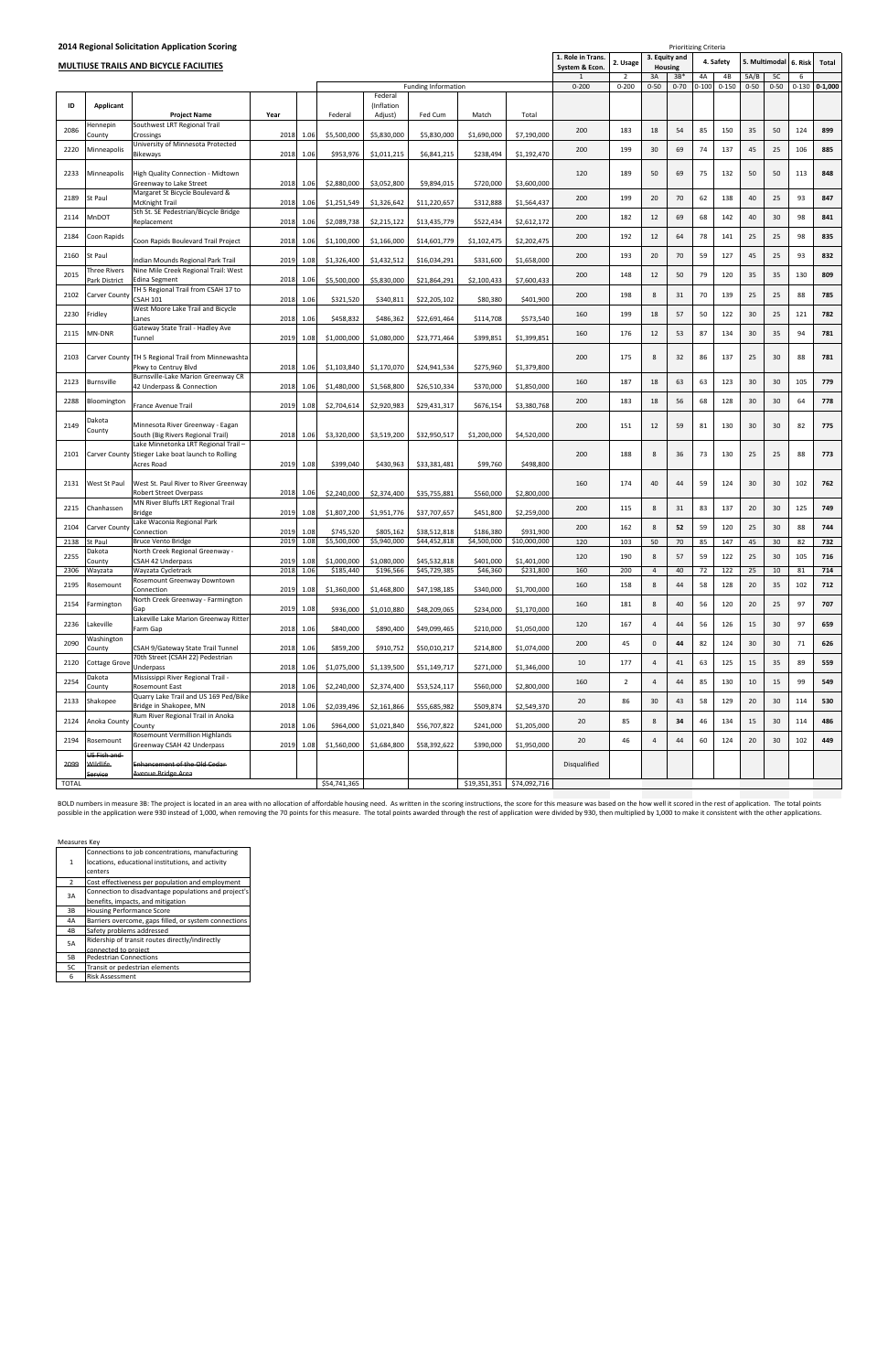| 2014 Regional Solicitation Application Scoring<br><b>Prioritizing Criteria</b> |                        |                                                                                                                                                                            |                   |                                                        |                            |           |                          |                                     |                                                    |              |                                 |     | Measures Key    |          |                       |           |             |  |    |                  |
|--------------------------------------------------------------------------------|------------------------|----------------------------------------------------------------------------------------------------------------------------------------------------------------------------|-------------------|--------------------------------------------------------|----------------------------|-----------|--------------------------|-------------------------------------|----------------------------------------------------|--------------|---------------------------------|-----|-----------------|----------|-----------------------|-----------|-------------|--|----|------------------|
|                                                                                | PEDESTRIAN FACILITIES  |                                                                                                                                                                            |                   |                                                        |                            |           |                          | 1. Role in Trans.<br>System & Econ. | 2. Usage                                           |              | 3. Equity and<br><b>Housing</b> |     | 4. Safety       |          | 5. Multimodal 6. Risk |           | Total       |  |    | Conne<br>manuf   |
|                                                                                |                        |                                                                                                                                                                            |                   |                                                        |                            |           |                          |                                     | 5C<br>5A/B<br>4A<br>4B<br>3A<br>3B<br>$\mathsf{f}$ |              |                                 |     |                 |          |                       |           |             |  |    | institu          |
|                                                                                |                        |                                                                                                                                                                            |                   |                                                        | <b>Funding Information</b> |           |                          | $0 - 100$                           | $0 - 200$                                          | $0 - 50$     | $0 - 70$                        |     | $0-120$ $0-180$ | $0 - 75$ | $0 - 75$              | $0 - 130$ | $0 - 1,000$ |  |    | Cost e           |
|                                                                                |                        |                                                                                                                                                                            |                   | Federal                                                |                            |           |                          |                                     |                                                    |              |                                 |     |                 |          |                       |           |             |  |    |                  |
| ID                                                                             |                        |                                                                                                                                                                            |                   | <i>(Inflation)</i>                                     |                            |           |                          |                                     |                                                    |              |                                 |     |                 |          |                       |           |             |  |    | Conne            |
|                                                                                | Applicant              | <b>Project Name</b>                                                                                                                                                        | Federal<br>Year   | Adjust)                                                | <b>Fed Cum</b>             | Match     | <b>Total</b>             |                                     |                                                    |              |                                 |     |                 |          |                       |           |             |  | 3A | projec           |
| 2137                                                                           | <b>Hennepin County</b> | CSAH 3 (Lake Street) Streetscape                                                                                                                                           | 2018<br>\$640,000 | \$678,400                                              | \$678,400                  | \$160,000 | \$800,000                | 100                                 | 141                                                | 40           | 70                              | 96  | 180             | 75       | 55                    | 109       | 866         |  |    |                  |
| 2219                                                                           | Minneapolis            | North Loop Pedestrian Facilities                                                                                                                                           | 2018 \$1,000,000  | \$1,060,000                                            | \$1,738,400                | \$868,000 | \$1,868,000              | 100                                 | 119                                                | 30           | 70                              | 88  | 160             | 75       | 55                    | 91        | 787         |  | 3B | Housir           |
|                                                                                | 2210 Minneapolis       | Emerson & Fremont Avenues North Pedestrian<br><b>Enhancements</b>                                                                                                          | 2018              | \$1,000,000   \$1,060,000   \$2,798,400                |                            | \$781,647 | \$1,781,647              | 50                                  | 50                                                 | 40           | 70                              | 120 | 170             | 75       | 65                    | 120       | 760         |  | 4A | Barrier<br>conne |
|                                                                                | 2298 Bloomington       | Bloomington Sidewalk Gap Infill Project                                                                                                                                    | \$525,826<br>2018 |                                                        | \$557,376 \$3,355,776      | \$131,455 | \$657,281                | 100                                 | 61                                                 | 30           | 57                              | 52  | 120             | 65       | 35                    | 125       | 645         |  | 4B | Safety           |
|                                                                                | 2132 West St Paul      | West St. Paul Oakdale and Marie Streetscaping                                                                                                                              | 2018              | $$1,000,000$   \$1,060,000   \$4,415,776               |                            | \$250,000 | \$1,250,000              | 50                                  | 41                                                 | 40           | 44                              | 112 | 150             | 45       | 35                    | 120       | 637         |  | 5A | Riders<br>conne  |
|                                                                                | 2218 Dakota County     | CSAH 14 (Southview Blvd & 3rd Ave) Improvement<br>Project                                                                                                                  | 2018              | $$1,000,000$   \$1,060,000   \$5,475,776   \$4,495,000 |                            |           | \$5,495,000              | 50                                  | 8                                                  | 30           | 56                              | 64  | 130             | 60       | 65                    | 127       | 590         |  | 5B | Bikewa           |
| 2273                                                                           | Minneapolis            | 40th Street Pedestrian Bridge Over I-35W                                                                                                                                   | 2018 \$1,000,000  |                                                        | \$1,060,000 \$6,535,776    | \$325,000 | \$1,325,000              | $\Omega$                            | 24                                                 | 30           | 70                              | 80  | 90              | 55       | 50                    | 130       | 529         |  |    | 5C Transit       |
|                                                                                | 2291 Jordan            | Grade-Separated Bicycle and Pedestrian Crossing of<br>Highway 169                                                                                                          | 2018              | $$1,000,000$   \$1,060,000   \$7,595,776               |                            | \$285,000 | \$1,285,000              | 0                                   | 8                                                  | 24           | 22                              | 48  | 130             | 40       | 75                    | 130       | 477         |  | 6  | Risk As          |
| 2096                                                                           | Washington<br>County   | Off road trail development, signal modifications for<br>pedestrian crossings and a pedestrian refuge along<br>CSAH 20(18)/Baily Road and CSAH 38 in the City of<br>Newport | 2018<br>\$290,400 |                                                        | \$307,824 \$7,903,600      | \$72,600  | \$363,000                | $\Omega$                            | 34                                                 | $\mathbf{0}$ | 34                              | 52  | 40              | 55       | 40                    | 54        | 309         |  |    |                  |
| <b>TOTAL</b>                                                                   |                        |                                                                                                                                                                            | \$7,456,226       |                                                        |                            |           | \$7,368,702 \$14,824,928 |                                     |                                                    |              |                                 |     |                 |          |                       |           |             |  |    |                  |

| lisk           | <b>Total</b> | $\mathbf{1}$            |
|----------------|--------------|-------------------------|
| 5              |              |                         |
| .30            | $0 - 1,000$  | $\overline{\mathbf{c}}$ |
|                |              | $\overline{3}$          |
| )9             | 866          |                         |
| $\mathbf{1}$   | 787          | $\overline{3}$          |
| 20             | 760          | $\overline{4}$          |
| 25             | 645          | 4 <sub>l</sub>          |
| 20             | 637          | 5/                      |
| $\frac{27}{2}$ | 590          | 5 <sub>l</sub>          |
| 30             | 529          | 5                       |
| 30             | 477          | 6                       |
| 4              | 309          |                         |

| Measures Key   |                                                                                                                  |  |  |  |  |  |  |
|----------------|------------------------------------------------------------------------------------------------------------------|--|--|--|--|--|--|
| 1              | Connections to job concentrations,<br>manufacturing locations, educational<br>institutions, and activity centers |  |  |  |  |  |  |
| $\mathfrak{p}$ | Cost effectiveness per population and                                                                            |  |  |  |  |  |  |
| 3A             | Connection to disadvantage populations and<br>project's benefits, impacts, and mitigation                        |  |  |  |  |  |  |
| 3B             | <b>Housing Performance Score</b>                                                                                 |  |  |  |  |  |  |
| 4A             | Barriers overcome, gaps filled, or system<br>connections                                                         |  |  |  |  |  |  |
| 4B             | Safety problems addressed                                                                                        |  |  |  |  |  |  |
| 5A             | Ridership of transit routes directly/indirectly<br>connected to project                                          |  |  |  |  |  |  |
| 5Β             | <b>Bikeway Connections</b>                                                                                       |  |  |  |  |  |  |
| 5C             | Transit or bicycle elements                                                                                      |  |  |  |  |  |  |
| 6              | Risk Assessment                                                                                                  |  |  |  |  |  |  |